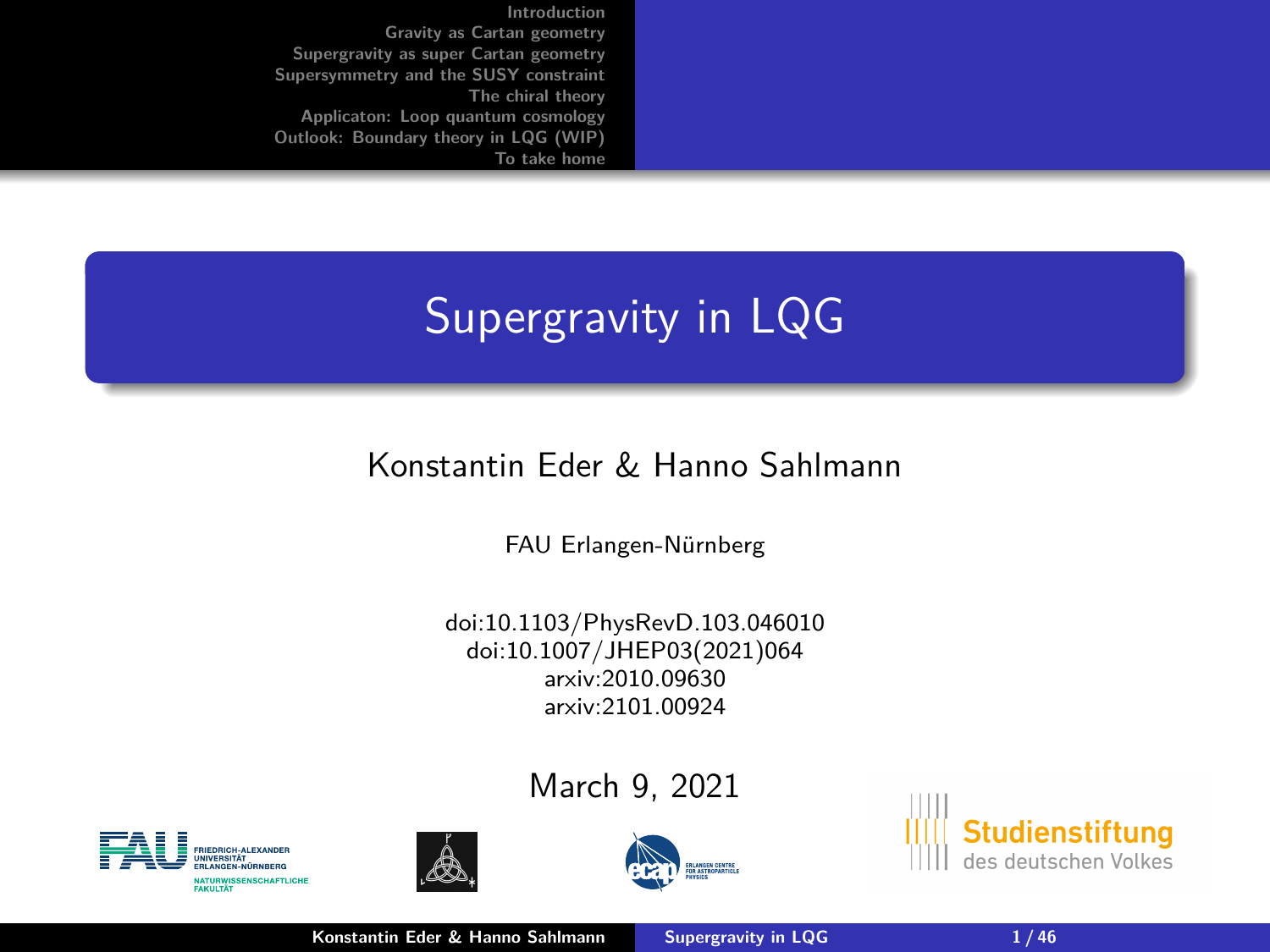#### **[Introduction](#page-1-0)**

<span id="page-1-0"></span>**[Gravity as Cartan geometry](#page-9-0) [Supergravity as super Cartan geometry](#page-14-0) [Supersymmetry and the SUSY constraint](#page-19-0) [The chiral theory](#page-24-0) [Applicaton: Loop quantum cosmology](#page-33-0) [Outlook: Boundary theory in LQG \(WIP\)](#page-40-0) [To take home](#page-42-0)**

### Section 1

### [Introduction](#page-1-0)









**Konstantin Eder & Hanno Sahlmann [Supergravity in LQG](#page-0-0)** 2/46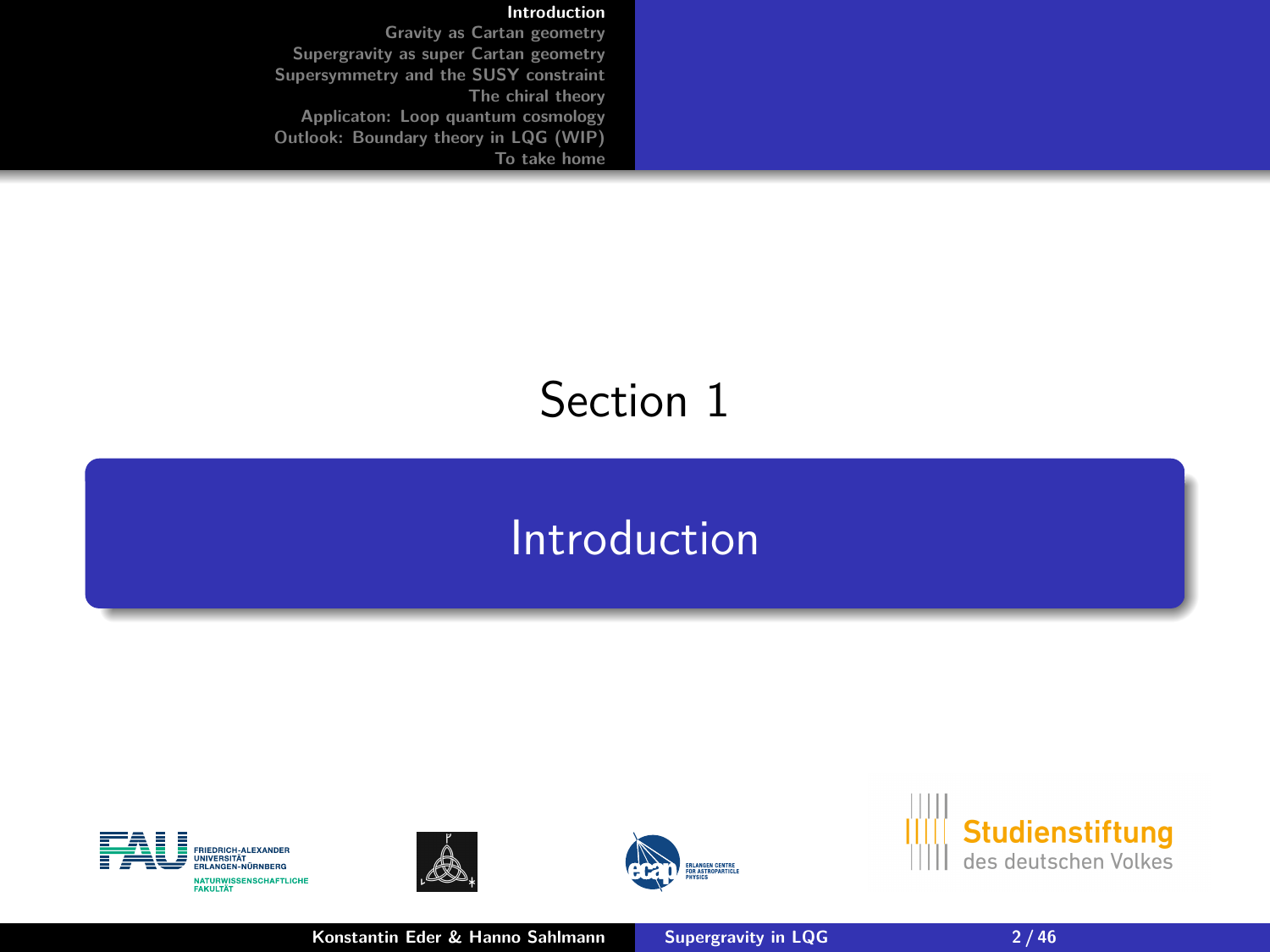Coleman-Mandula: most general Lie algebra of symmetries of the S-matrix has form

<span id="page-2-0"></span>
$$
\mathfrak{iso}(\mathbb{R}^{1,3})\oplus \mathsf{internal}~\mathsf{sym}.\hspace{2cm} (1)
$$

Only way around this seems to be through new form of symmetry:

#### Haag-Łopuszański-Sohnius theorem

Going away from [\(1\)](#page-2-0) in an interacting QFT with mass gap requires **super Lie algebras**, i.e.  $\mathbb{Z}_2$ -graded algebras  $(g, [\cdot, \cdot])$  of the form

 $\mathfrak{g} = \mathfrak{g}_0 \oplus \mathfrak{g}_1$  with  $[\cdot, \cdot]$ : (anti) commutator on  $\mathfrak{g}_0$  ( $\mathfrak{g}_1$ )

such that  $[\mathfrak{g}_i, \mathfrak{g}_j] \subseteq \mathfrak{g}_{i+j} \quad (+$  graded Jacobi identity)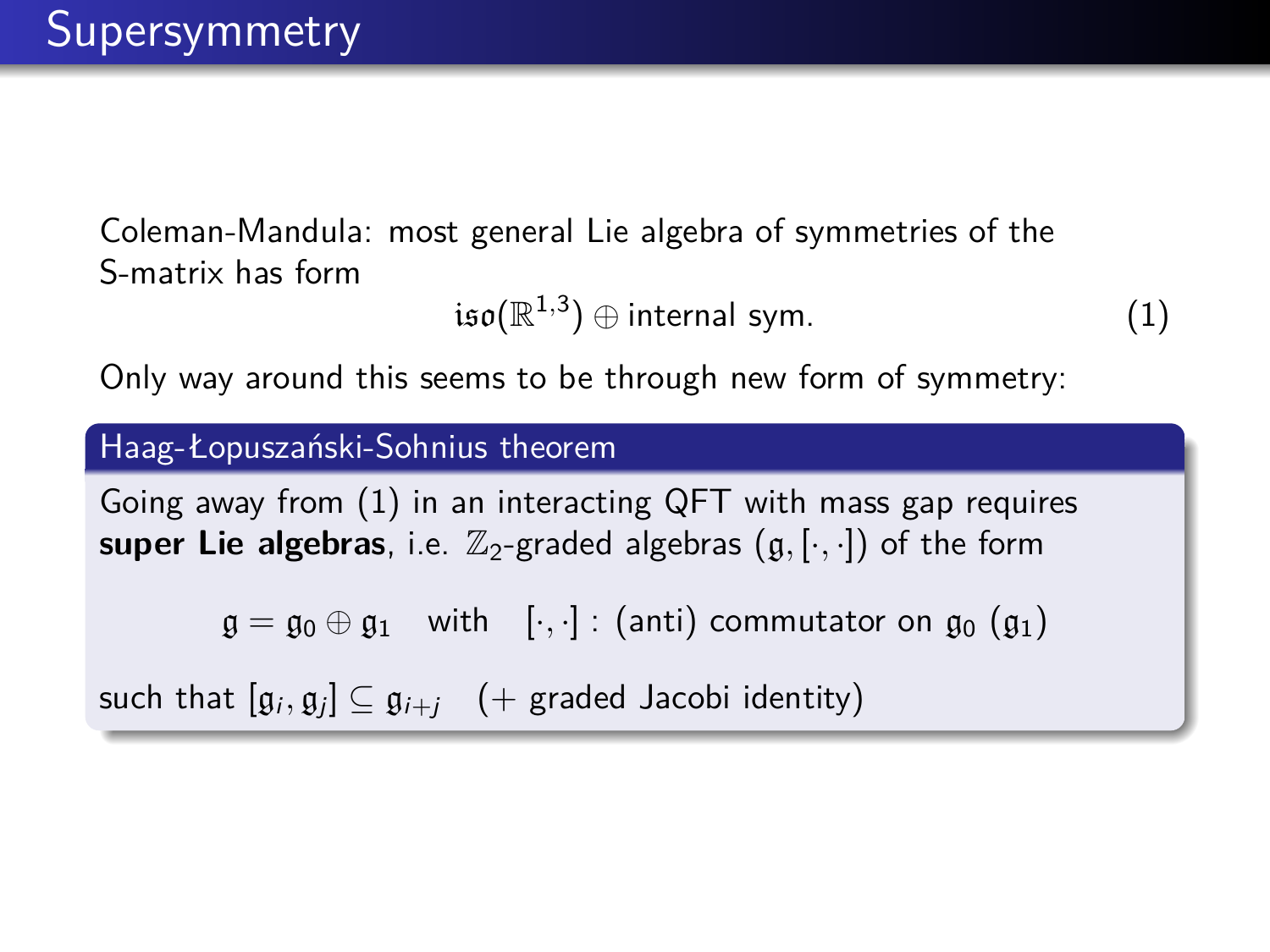$\Rightarrow$  smallest possible superalgebra containing spacetime symmetries:

super Poincaré/super anti-de Sitter osp(1|4)

$$
\mathfrak{iso}(\mathbb{R}^{1,3|4})=\underbrace{\mathbb{R}^{1,3}\ltimes\mathfrak{so}(1,3)}_{\mathfrak{g}_0}\oplus \underbrace{\mathcal{S}_\mathbb{R}}_{\mathfrak{g}_1}
$$

generators:  $P_I$ ,  $M_{IJ}$ ,  $Q^{\alpha} = (Q^A, Q_{A'})^{\mathcal{T}}$  (Majorana spinor)

$$
[PI, Qα] = 0 - \frac{1}{2L} Q\beta(\gammaI)\beta\alpha
$$
  
\n
$$
[MIJ, Qα] = \frac{1}{2} Q\beta(\gammaU)\beta\alpha
$$
  
\n
$$
[Qα, Q\beta]_{+} = \frac{1}{2} (C\gammaI)\alpha\beta PI + \frac{1}{4L} (C\gammaU)\alpha\beta MIJ
$$

 $AdS_4 := \{x \in \mathbb{R}^5 \mid -(x^0)^2 + (x^1)^2 + \ldots + (x^3)^2 - (x^4)^2 = -L^2\}$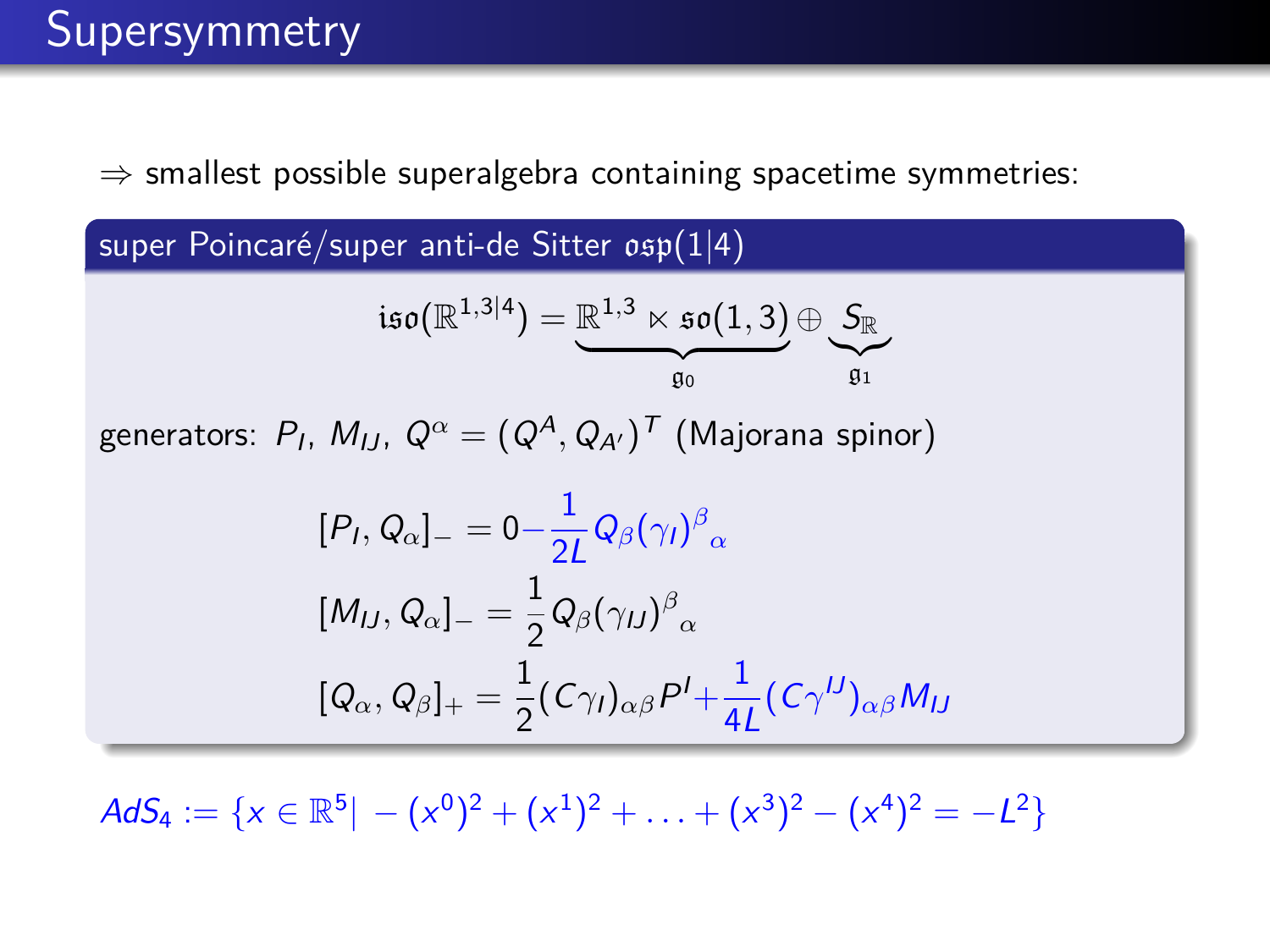Since new generators Q*<sup>α</sup>*...

- **•** transform as spinors, they relate particles of integer, half-integer spin,
- are anti-commuting, they relate bosons and fermions.

Can include further fermionic generators  $Q^i_\alpha$ ,  $i = 1, \ldots, \mathcal{N}$ . In present talk mostly  $\mathcal{N}=1$ .

#### Application to gravity

Most ambitious use of this kind of symmetry:

local supersymmetry ⇒ **supergravity** (SUGRA)

For  $\mathcal{N}=1, D=4$  contains gravitational field and a spin  $\frac{3}{2}$  fermion.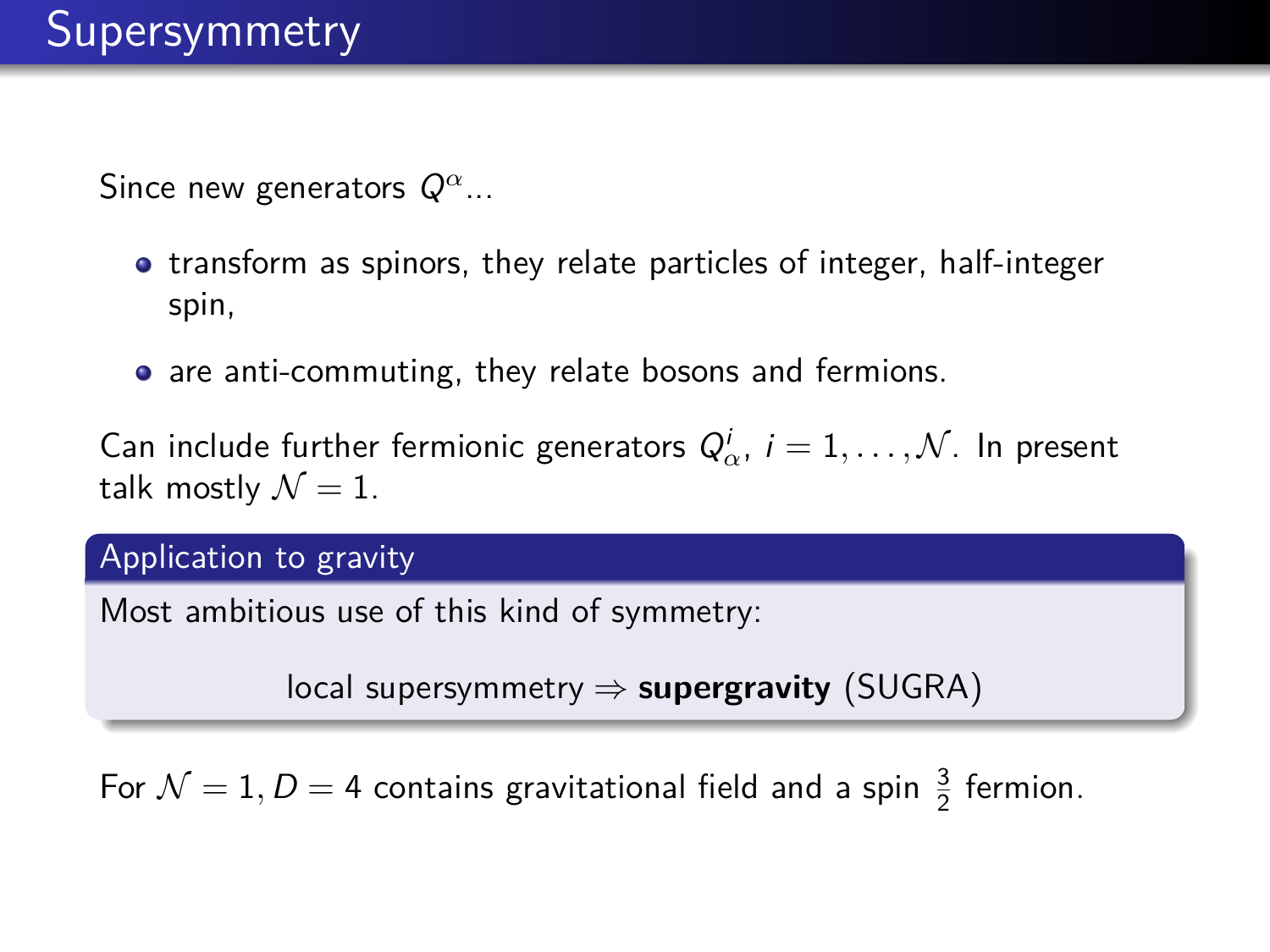Why interesting?

- $\bullet \Rightarrow$  leads to unified description of force and matter  $\rightarrow$  GUT
- (max.)  $\mathcal{N} = 8$ ,  $D = 4$  SUGRA may be **perturbatively finite** [Green et al '07,Berne et al '18]

Specifically for LQG

- Matter as part of gravity
- contact to boundary description in string theories and AdS/CFT conjecture  $[Mikhaylov + Witten '14]$
- $\bullet \leftrightarrow$  black hole entropy calculations ( $\rightarrow$  BPS states)?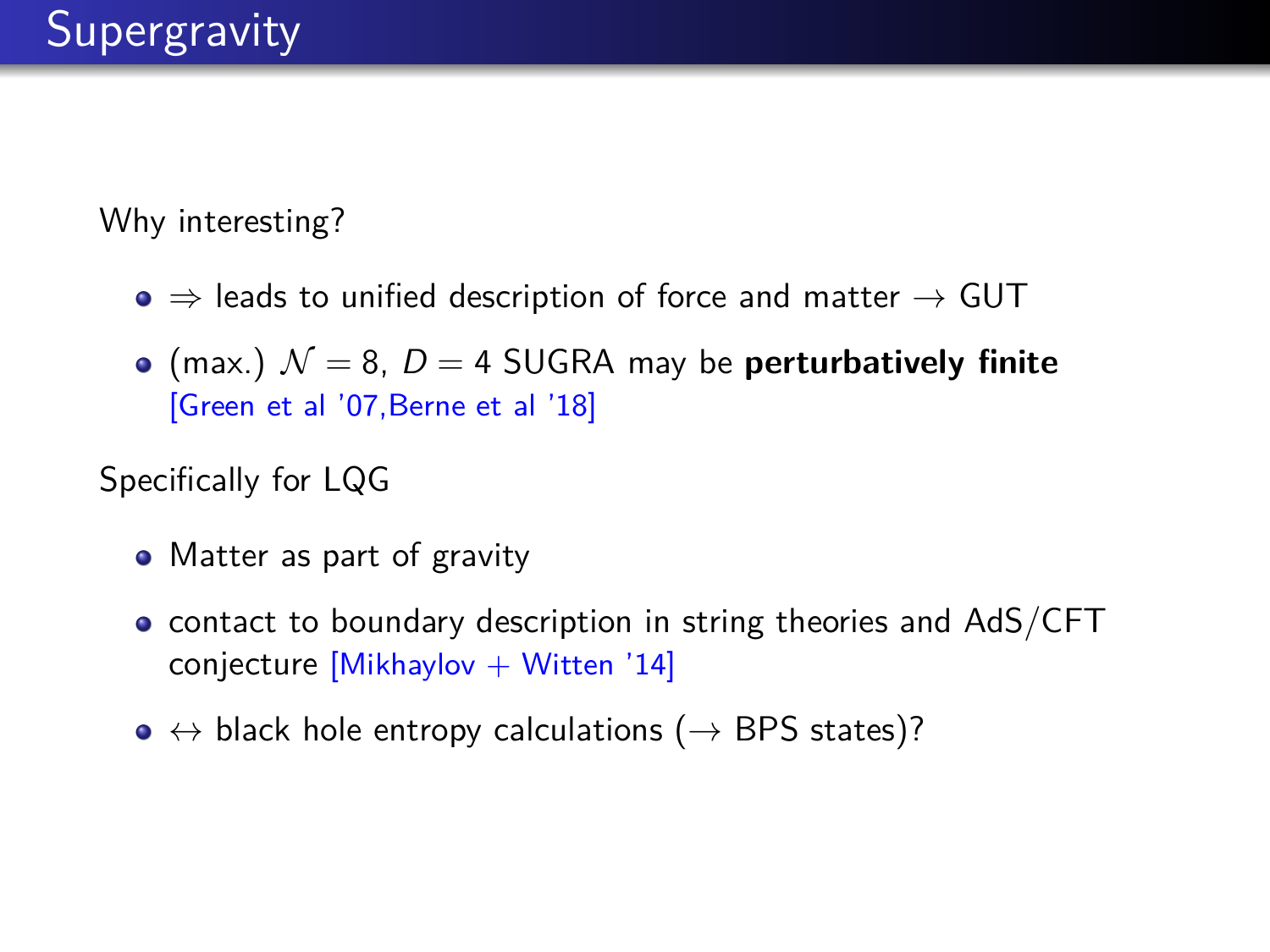What has been done?

- SUGRA in Ashtekar variables [Jacobson '88, Tsuda '00]
- enhanced gauge symmetry  $osp(1|2)$  [Fülöp '94, Gambini + Obregon + Pullin '96]
- formal quantization  $[Gambini + Obreson + Pullin '96$ , Ling  $+$  Smolin '99]
- $\bullet$   $osp(1|2)$  spin networks, inner boundaries [Ling + Smolin '99]
- Spinfoam models in  $D=3$  [Livine + Oeckl '03, L+Ryan '07, Baccetti+L+R '10]
- Canonical theory for higher  $D$ , quantization of RS fields, p-form fields [Bodendorfer+Thiemann+Thurn '11]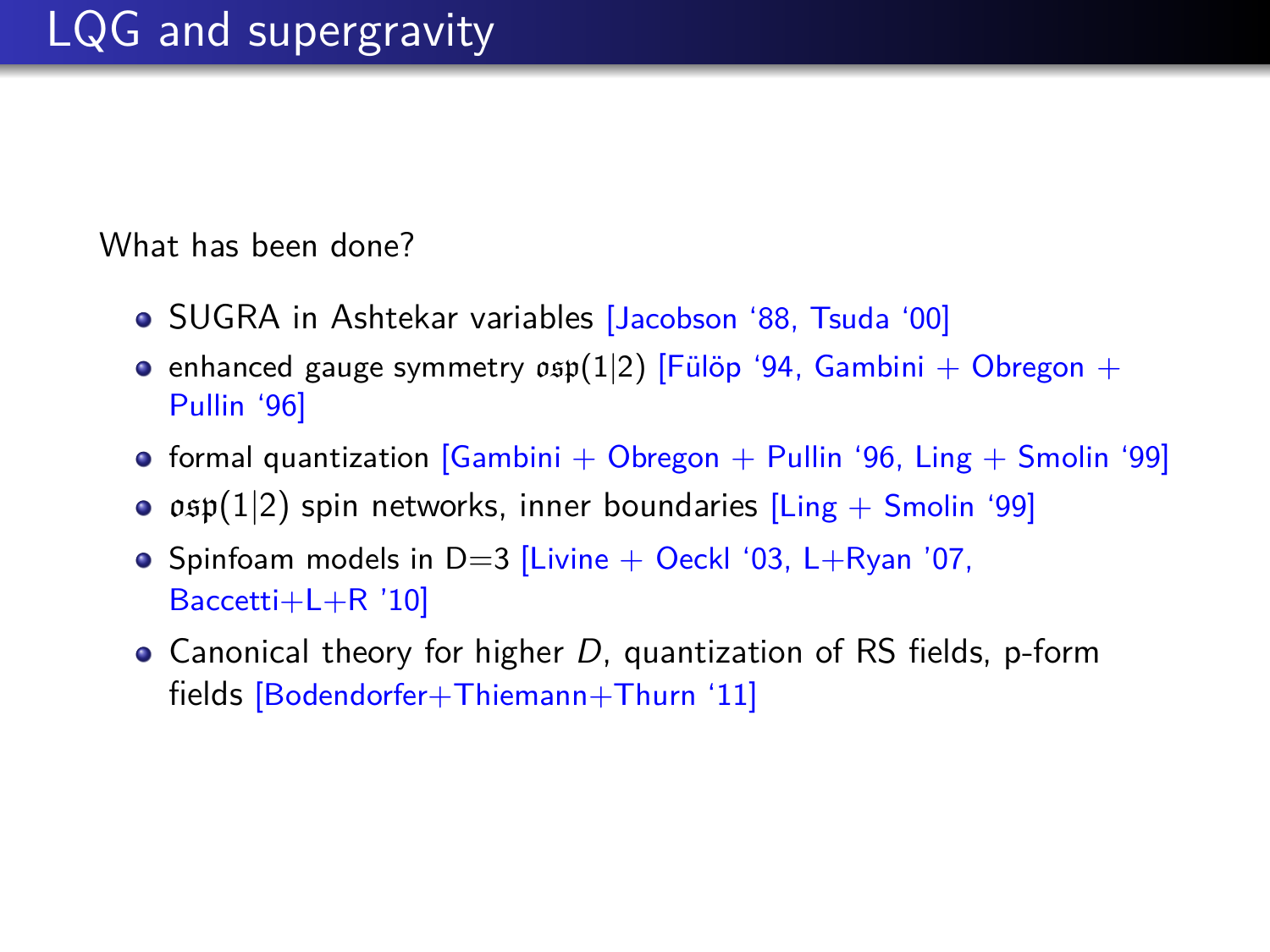# LQG and supergravity

Open questions, tasks:

- dynamics quantum theory ( $\rightarrow$  quantization SUSY constraint)
- relations/differences to standard quantization Hamilton constraint in classical LQG
- symmetry reduced models  $\rightarrow$  cosmological implications

Where does enlarged  $osp(1|2)$ -gauge symmetry come from

- which **Immirzi parameters**? Reality conditions?
- **•** generalizations to  $\mathcal{N} > 1$ ? [Ezawa '95, Tsuda '00, KE '21 in prep.]
- boundary theory (**−→** BPS states, **black holes**)?

Quantization while keeping  $osp(1|2)$  symmetry manifest:

- **•** precise mathematical setting
- structure and properties of graded holonomies
- structure of Hilbert spaces  $\leftrightarrow$  relation to standard quantization in LQG with fermions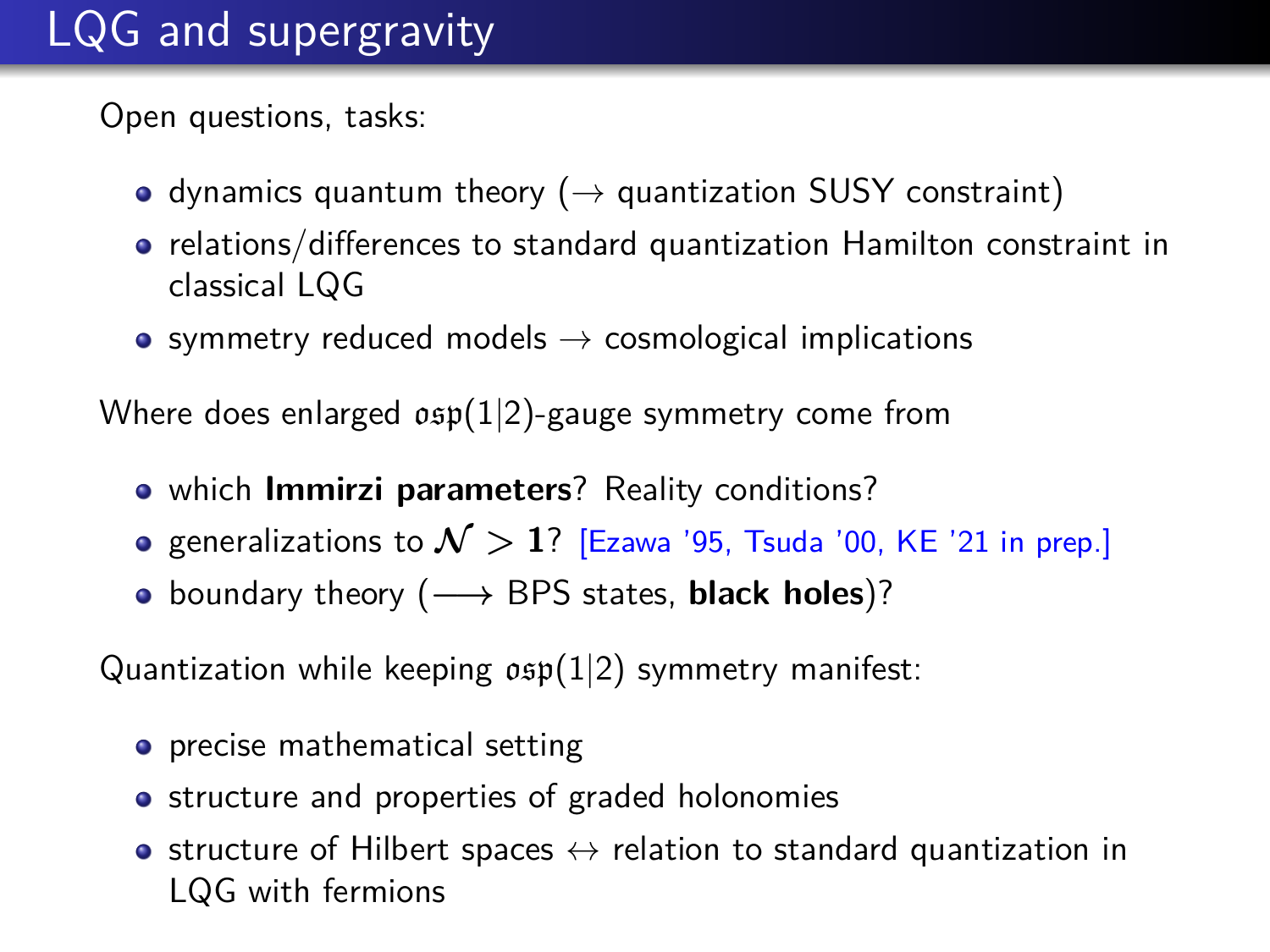Mathematically clean formulation **studying enriched categories** (not part of this talk!)

### **Classical theory**:

- Supergravity via Cartan geometry
- Holst-MacDowell-Mansouri SUGRA action for any *β*
- **•** special properties of self-dual theory
- **•** boundary theory

### **Quantum theory**:

- graded connections, -holonomies, and -group integration
- applications: LQC, black holes (WIP)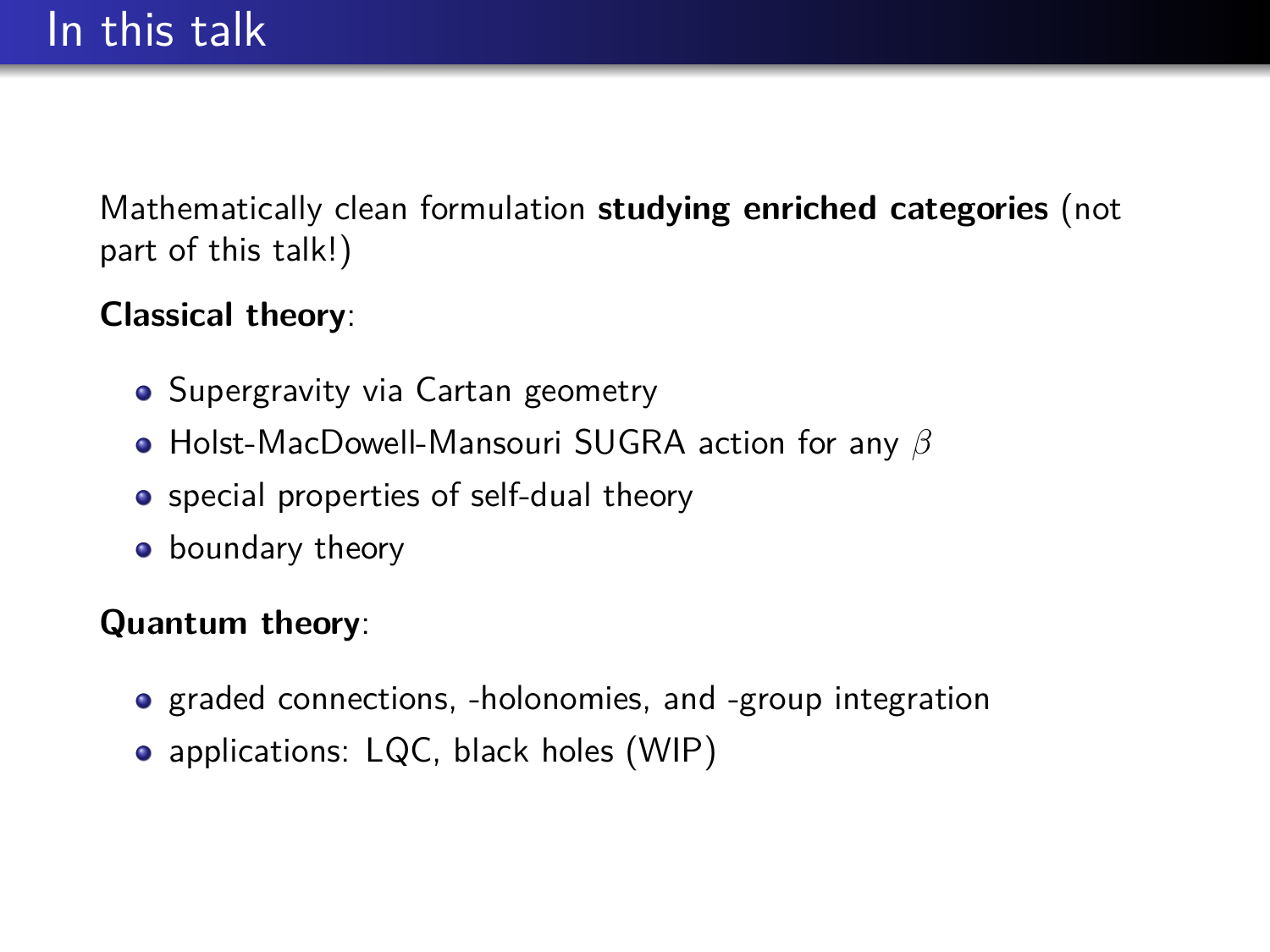<span id="page-9-0"></span>**[Introduction](#page-1-0) [Gravity as Cartan geometry](#page-9-0) [Supergravity as super Cartan geometry](#page-14-0) [Supersymmetry and the SUSY constraint](#page-19-0) [The chiral theory](#page-24-0) [Applicaton: Loop quantum cosmology](#page-33-0) [Outlook: Boundary theory in LQG \(WIP\)](#page-40-0) [To take home](#page-42-0)**

# Section 2

# [Gravity as Cartan geometry](#page-9-0)









**Konstantin Eder & Hanno Sahlmann [Supergravity in LQG](#page-0-0) 10 / 46**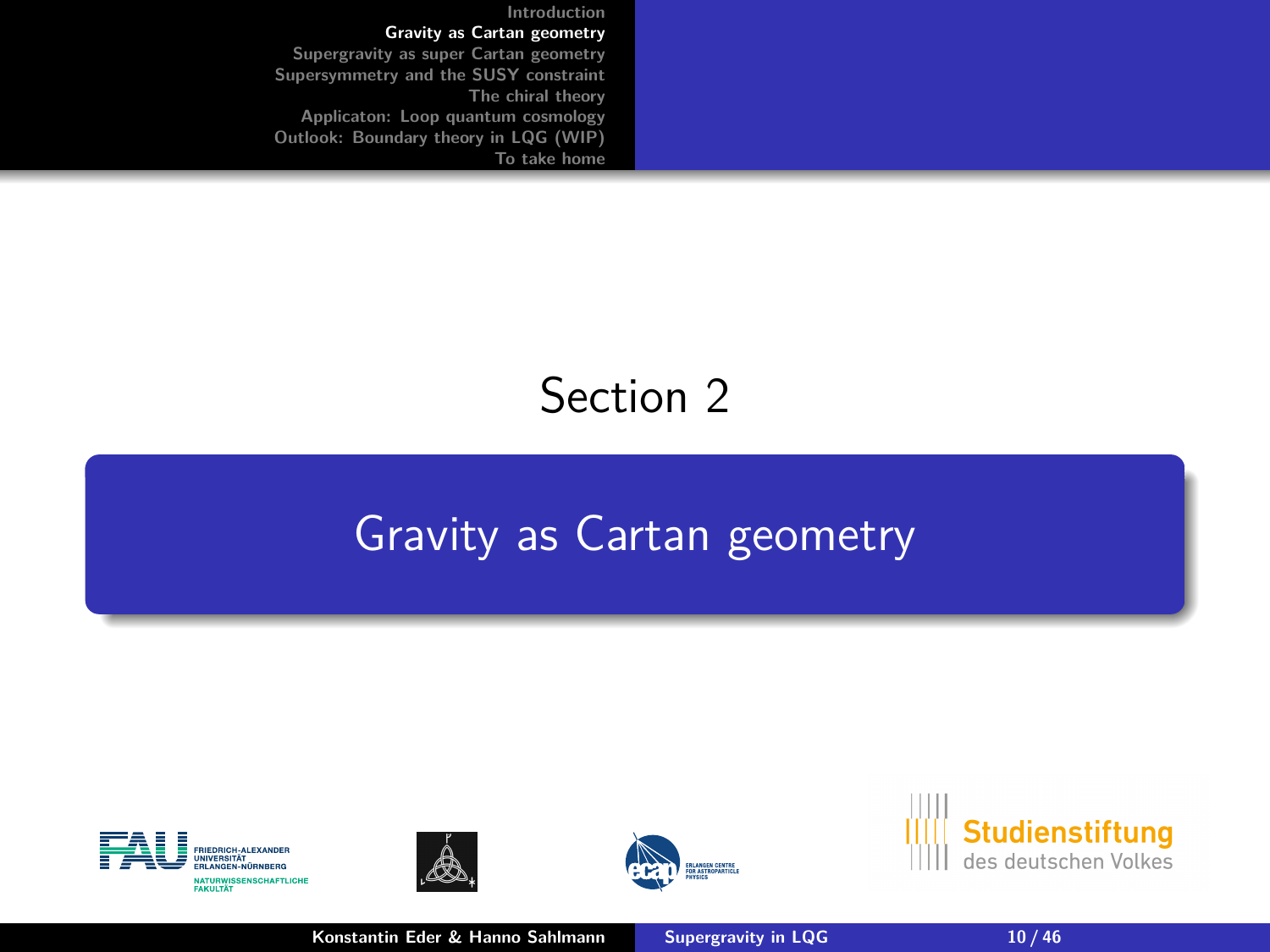F. Klein: "Classify geometry of space via group symmetries".

Example: Minkowski spacetime  $\mathbb{M} = (\mathbb{R}^{1,3}, \eta)$ 

- isometry group  $\mathrm{ISO}(\mathbb{R}^{1,3})=\mathbb{R}^{1,3}\ltimes \mathrm{SO}_0(1,3)$
- event  $p \in M$ :  $G_p = SO_0(1, 3)$  (isotropy subgroup)

 $\mathrm{ISO}(\mathbb{R}^{1,3})/\mathrm{SO}_0(1,3) \cong \mathbb{M}$ 

#### Definition

A Klein geometry is a pair  $(G, H)$  where G is a Lie group and  $H \subseteq G$  a closed subgroup such that G*/*H is connected.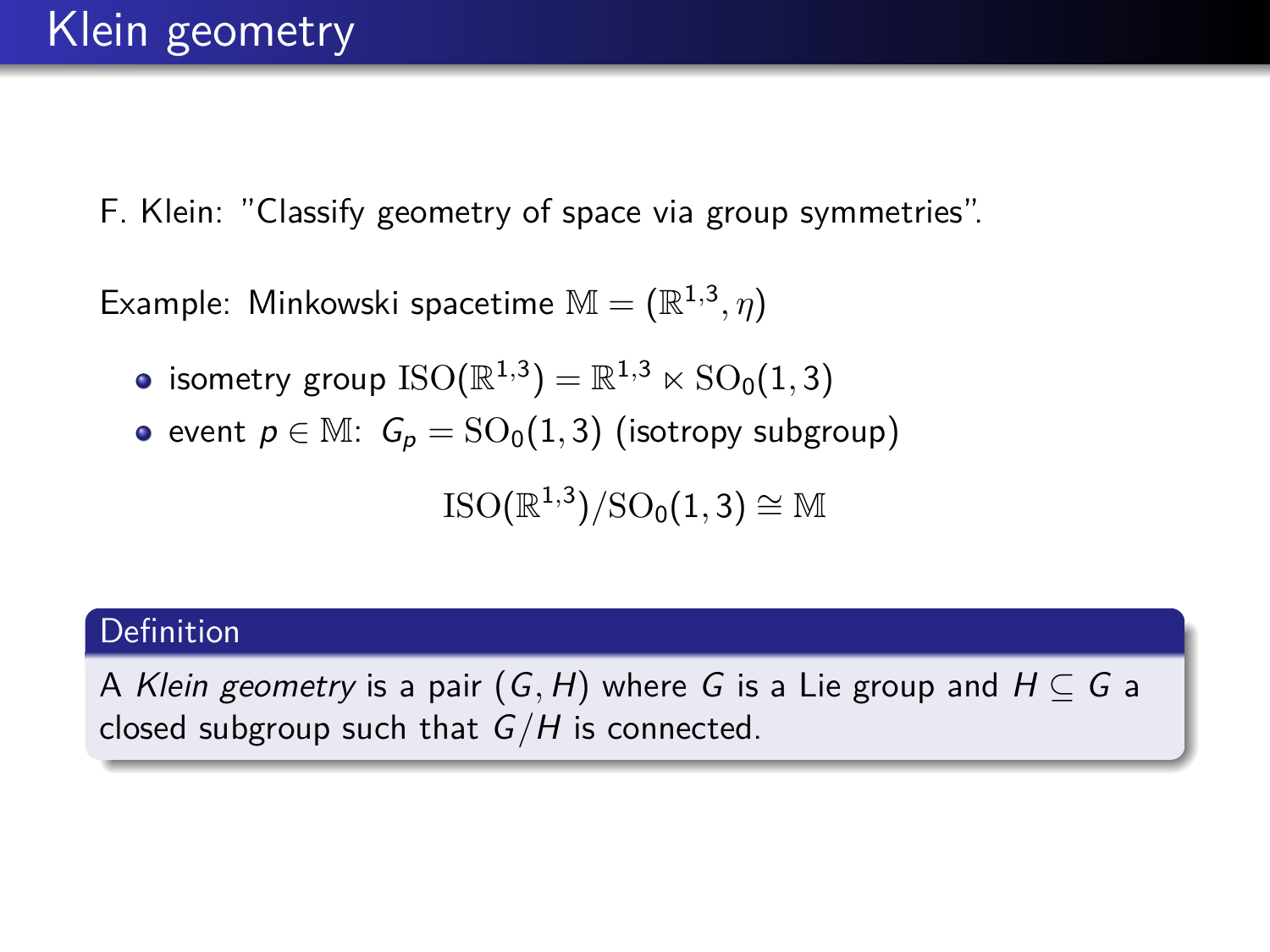### Cartan geometry

- flat spacetime  $\leftrightarrow$  Klein geometry
- $\bullet \Rightarrow$  Cartan geometry as deformed Klein geometry

#### Definition: Cartan geometry

A **Cartan geometry** modeled on a Klein geometry (G*,* H) is a principal H-bundle

$$
\begin{array}{c}\nP < \quad H \\
\pi \downarrow \\
M\n\end{array}
$$

together with a  $\mathsf{Cartan}$  connection  $A \in \Omega^1(P, \mathfrak{g})$  s.t.

\n- **0** 
$$
r_g^*A = \text{Ad}(g^{-1})A \,\forall g \in H
$$
\n- **0**  $A(\tilde{X}) = X, \,\forall X \in \mathfrak{h} \left( \tilde{X} : \text{fundamental vector field} \right)$
\n- **0**  $A: T_p P \to \mathfrak{g} \text{ isomorphism } \forall p \in P$
\n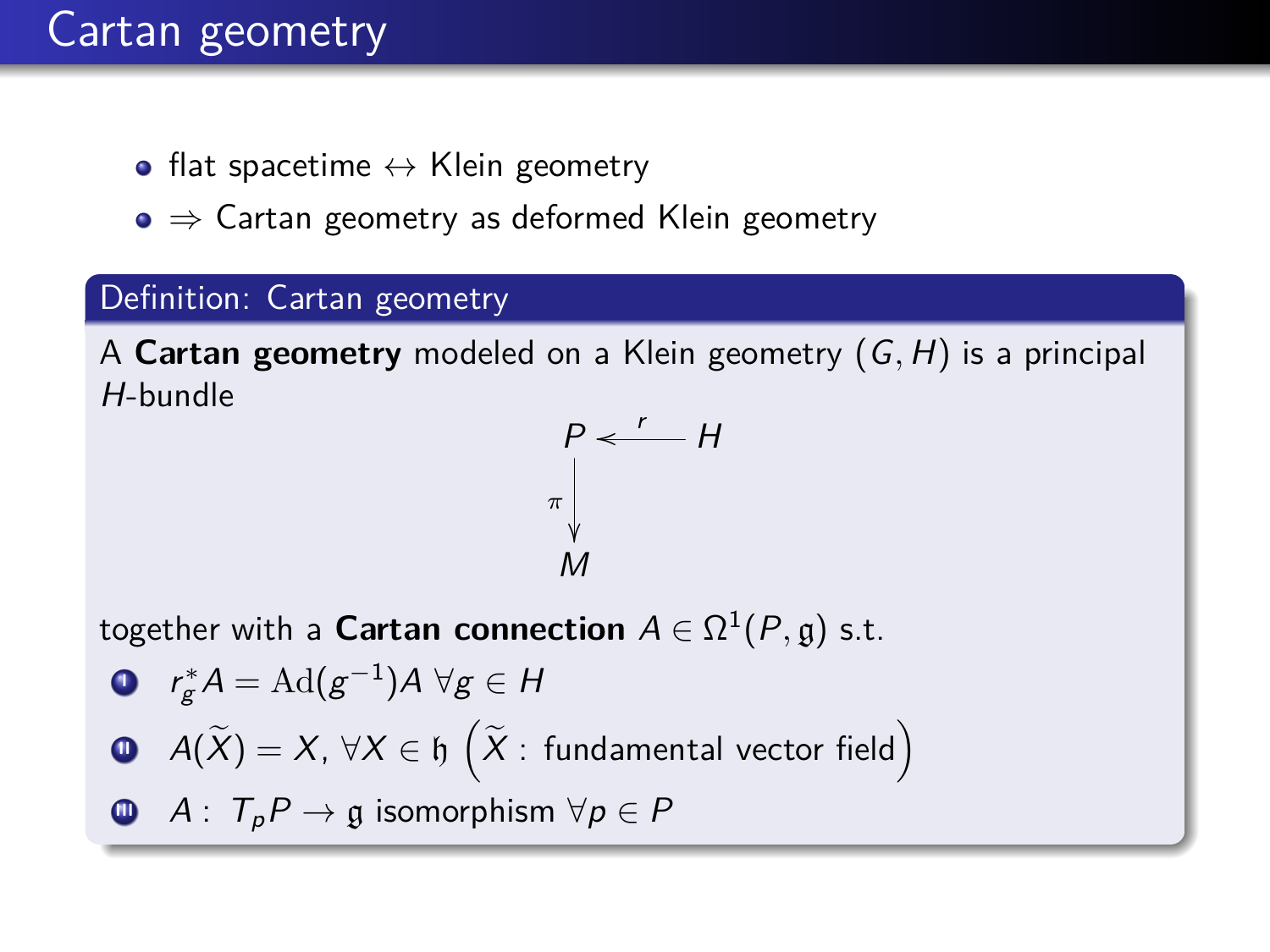**Example:** Cartan geometry modeled over  $AdS_4$  (SO(2,3), SO<sub>0</sub>(1,3))

Cartan connection

$$
\mathcal{A}=\mathrm{pr}_{\mathbb{R}^{1,3}}\circ\mathcal{A}+\mathrm{pr}_{\mathfrak{so}(1,3)}\circ\mathcal{A}=:\textit{e}+\omega
$$

*ω*: **Lorentz-connection**, e: **soldering form** (co-frame)

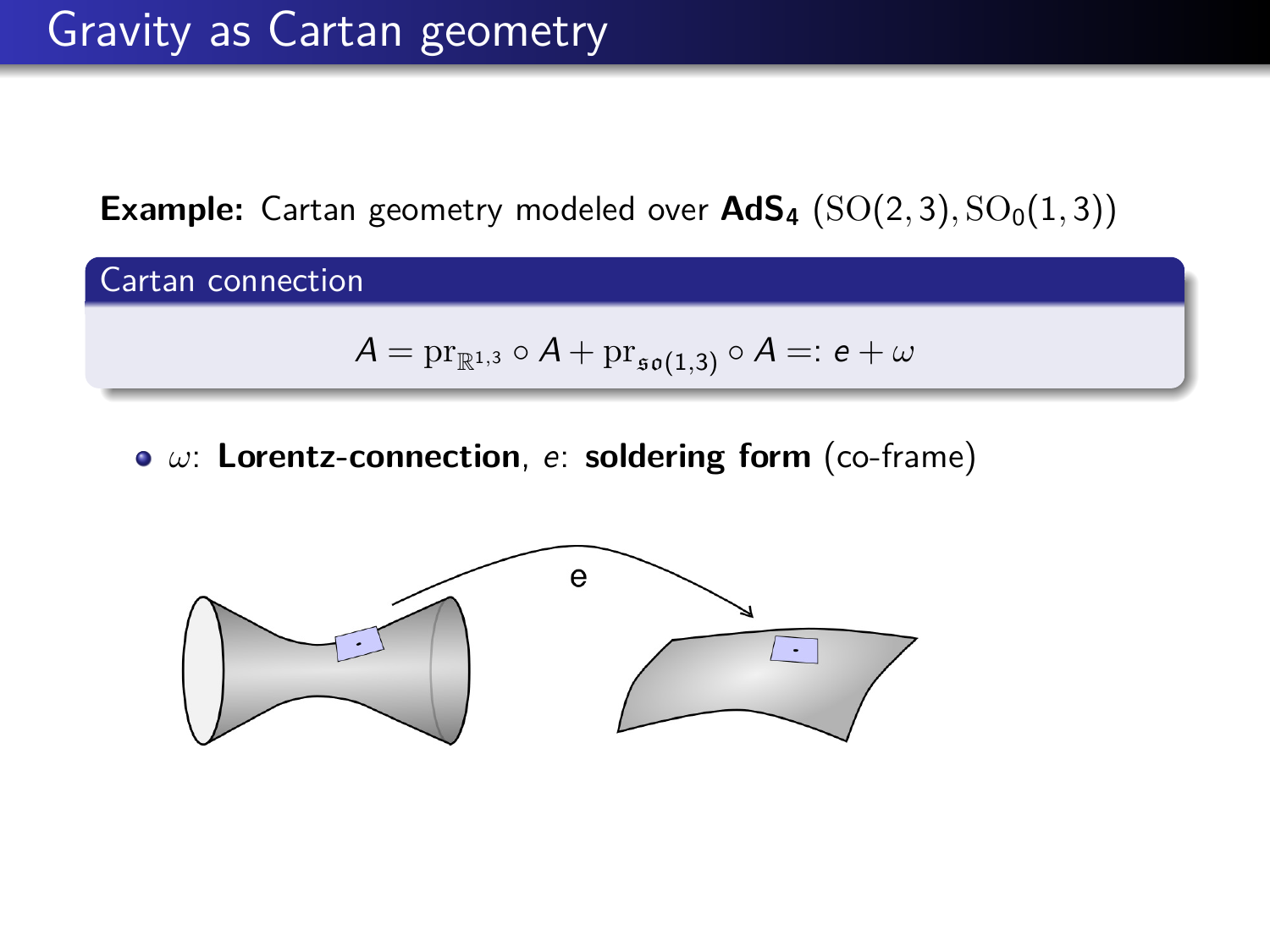### Holst as MacDowell-Mansouri

Holst action via Mac-Dowell-Mansouri [A. Randono '06, D. Wise '09] via perturbed BF-Theory [Freidel+Starodubtsev '05]

**Here**:  $AdS_4$ : can use  $\mathfrak{so}(2,3) \cong \mathfrak{sp}(4) \supset \mathfrak{so}(1,3)$ , basis  $M_{IJ} = \frac{1}{4} [\gamma_I, \gamma_J]$ 

#### Definition

$$
\mathcal{P}_{\beta}:=\frac{1+i\beta\gamma_5}{2\beta}:\,\mathfrak{so}(1,3)\rightarrow\mathfrak{so}(1,3),\quad\beta:\,\textit{Immirzi}
$$

 $\rightarrow$  yields inner product on  $\mathfrak{sp}(4)$ :

$$
\langle \cdot, \cdot \rangle_{\beta} := \mathrm{tr}(\cdot \mathbf{0} \oplus \mathcal{P}_{\beta} \cdot)
$$

Holst-MacDowell-Mansouri action

$$
S_{H-MM}[A] = \int_M \left\langle R[A] \wedge R[A] \right\rangle_{\beta} = S_{Holst}^{\beta} + \text{boundary term}
$$

 $R[A]=\mathrm{d}A+\frac{1}{2}[A\wedge A]$ : Cartan curvature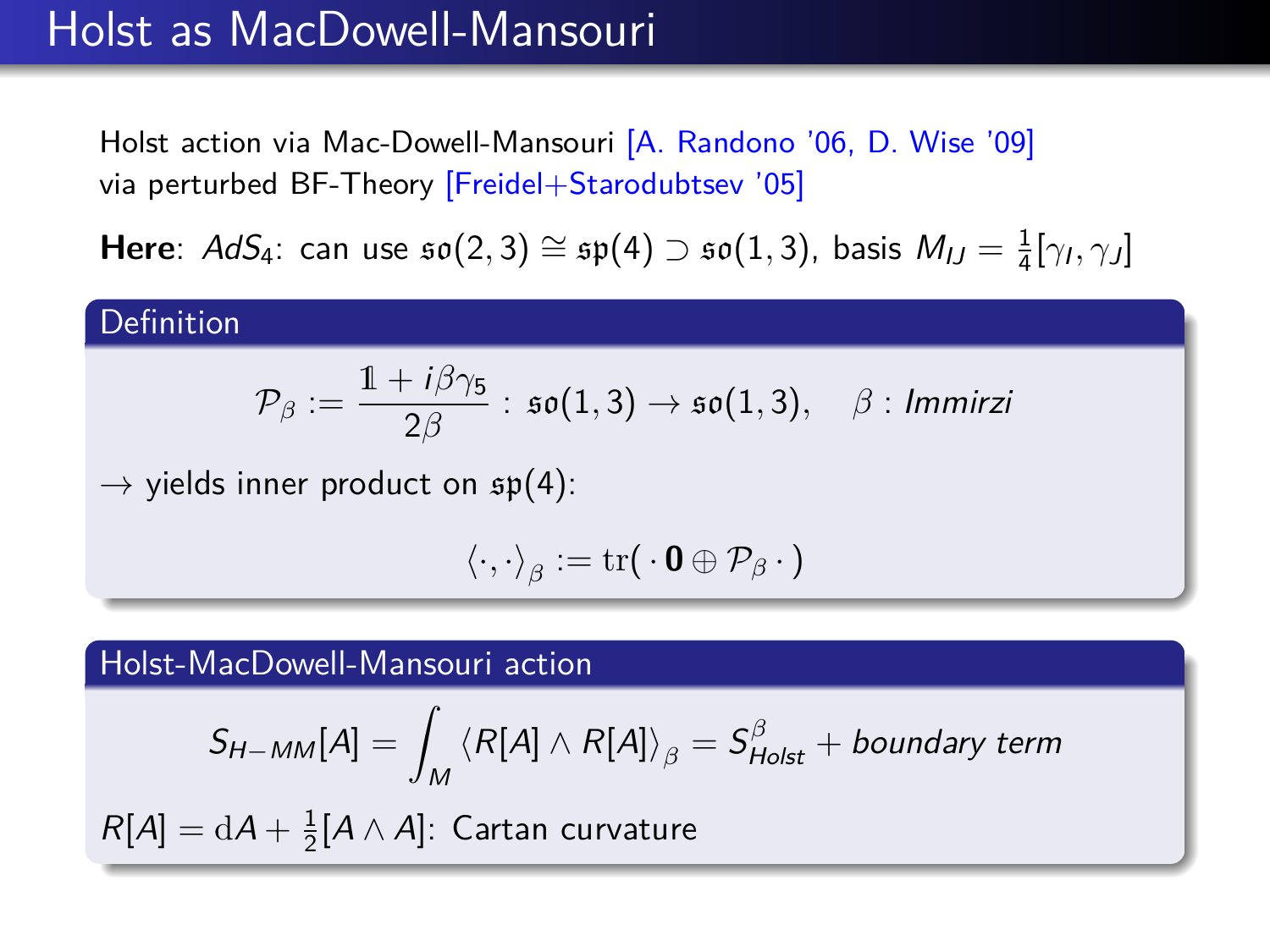<span id="page-14-0"></span>**[Introduction](#page-1-0) [Gravity as Cartan geometry](#page-9-0) [Supergravity as super Cartan geometry](#page-14-0) [Supersymmetry and the SUSY constraint](#page-19-0) [The chiral theory](#page-24-0) [Applicaton: Loop quantum cosmology](#page-33-0) [Outlook: Boundary theory in LQG \(WIP\)](#page-40-0) [To take home](#page-42-0)**

# Section 3

### [Supergravity as super Cartan geometry](#page-14-0)









**Konstantin Eder & Hanno Sahlmann [Supergravity in LQG](#page-0-0)** 15 / 46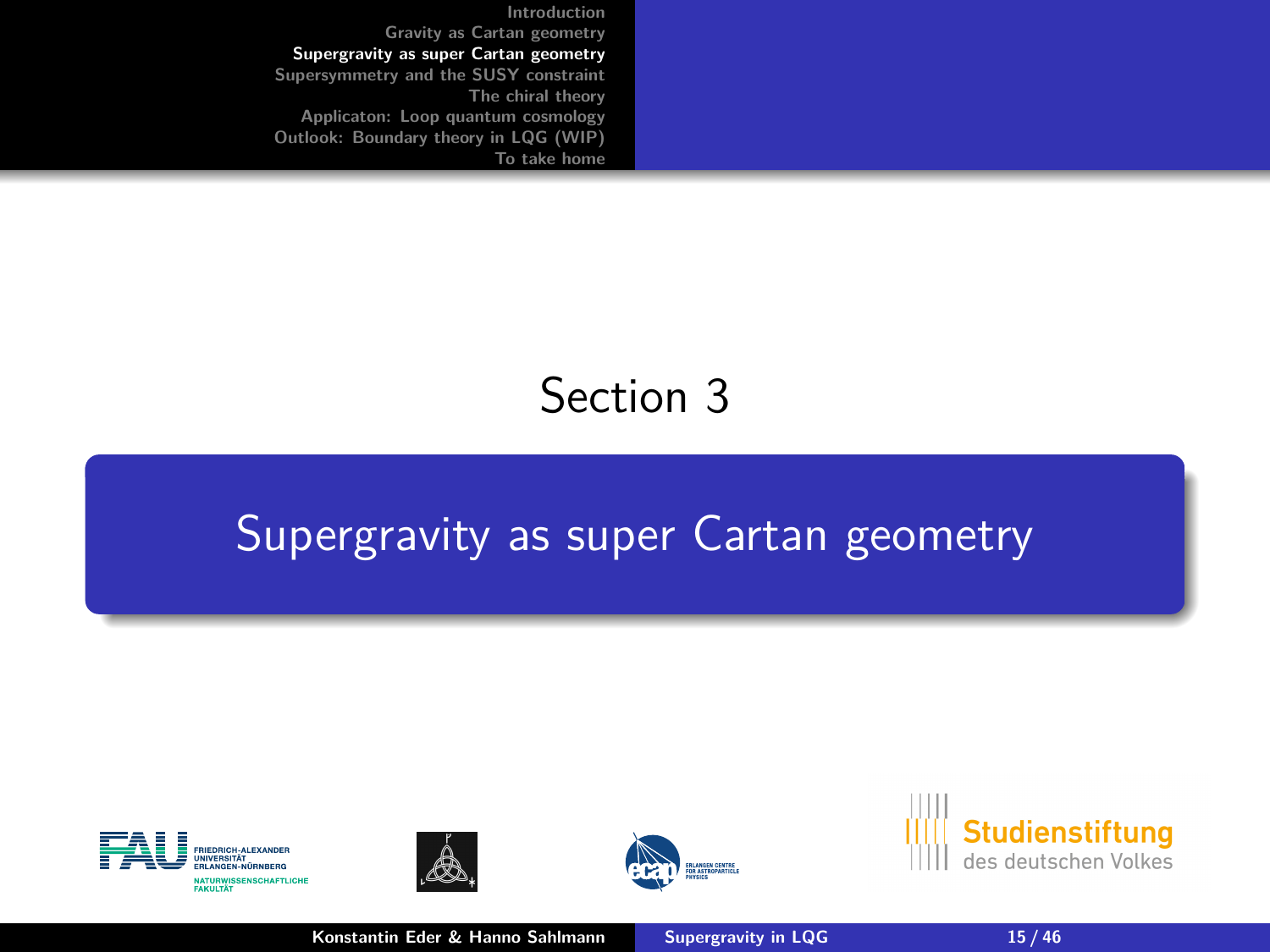### Supergravity as super Cartan geometry

- **•** starting point for **geometric approach** to SUGRA initiated by Ne'eman and Regge [N+R '76]
- developed further by Castellani-D'Auria-Fré  $[A + F'76, C+A+F'91]$
- extension to higher D reveals **higher categorial structure** of max. D=11 SUGRA [Fiorenza+Sati+Schreiber '14, S+S '17]
- studied proper mathematical realization incorporating **anticommutative nature** of fermionic fields [KE '20+'21]
- $\bullet \rightarrow$  work in **enriched** category of supermanifolds [Schmitt '96, Deligne '99, Keßler+Jost+Tolksdorf '17, K+Sheshmani+Yau '20]
- → describe (AdS) SUGRA as enriched **super Cartan geometry** modeled over super AdS<sub>4</sub> ( $\mathrm{OSp}(1|4), \mathrm{Spin}^+(1,3)$ ) [KE '20+'21]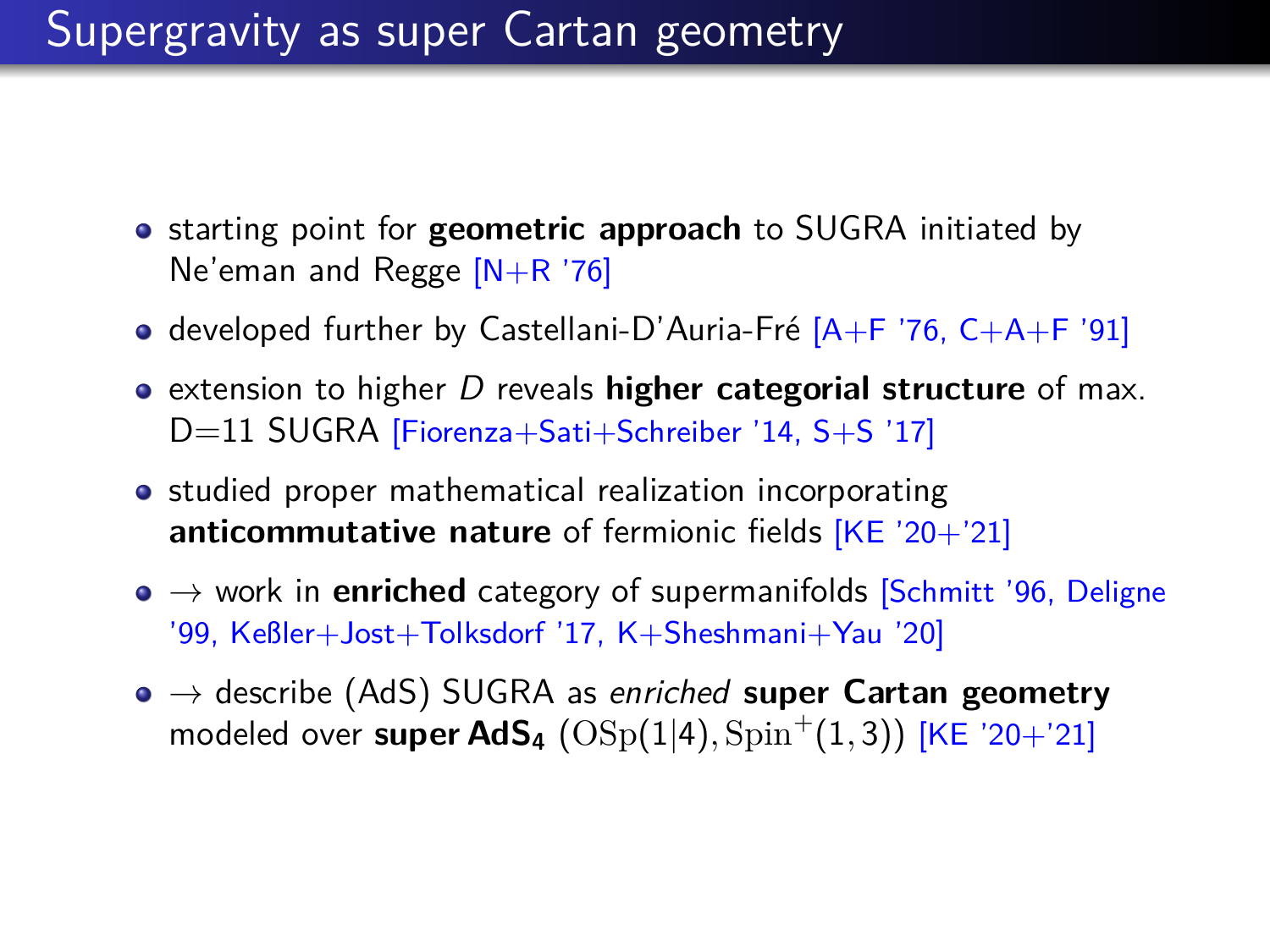### Supergravity as super Cartan geometry

$$
\mathcal{P} \longleftarrow \text{Spin}^+(1,3)
$$
\n
$$
\pi \downarrow
$$
\n
$$
\mathcal{M}
$$

 ${\sf Super~Cartan~connection:}~~ {\cal A} \in \Omega^1({\cal P},\mathfrak{osp}(1|4))_0$ 

$$
\mathcal{A} = \underbrace{\operatorname{pr}_{\mathfrak{g}_1} \circ \mathcal{A}}_{\psi} + \underbrace{\operatorname{pr}_{\mathbb{R}^{1,3}} \circ \mathcal{A}}_{e} + \underbrace{\operatorname{pr}_{\mathfrak{spin}(1,3)} \circ \mathcal{A}}_{\omega}
$$

 $\psi = \psi^\alpha \mathsf{Q}_\alpha$  (Rarita-Schwinger field)

#### Super soldering form

$$
E:=e+\psi: T_p\mathcal{M} \stackrel{\sim}{\longrightarrow} \mathbb{R}^{1,3}\oplus S_{\mathbb{R}}, \qquad \forall p\in \mathcal{M}
$$

 $\rightarrow$  locally identifies M with super  $\text{AdS}_4$  $\rightarrow$  metric on  $osp(1|4)$  induces metric structure on M (Killing-isometries, Killing spinors  $\rightarrow$  BHs)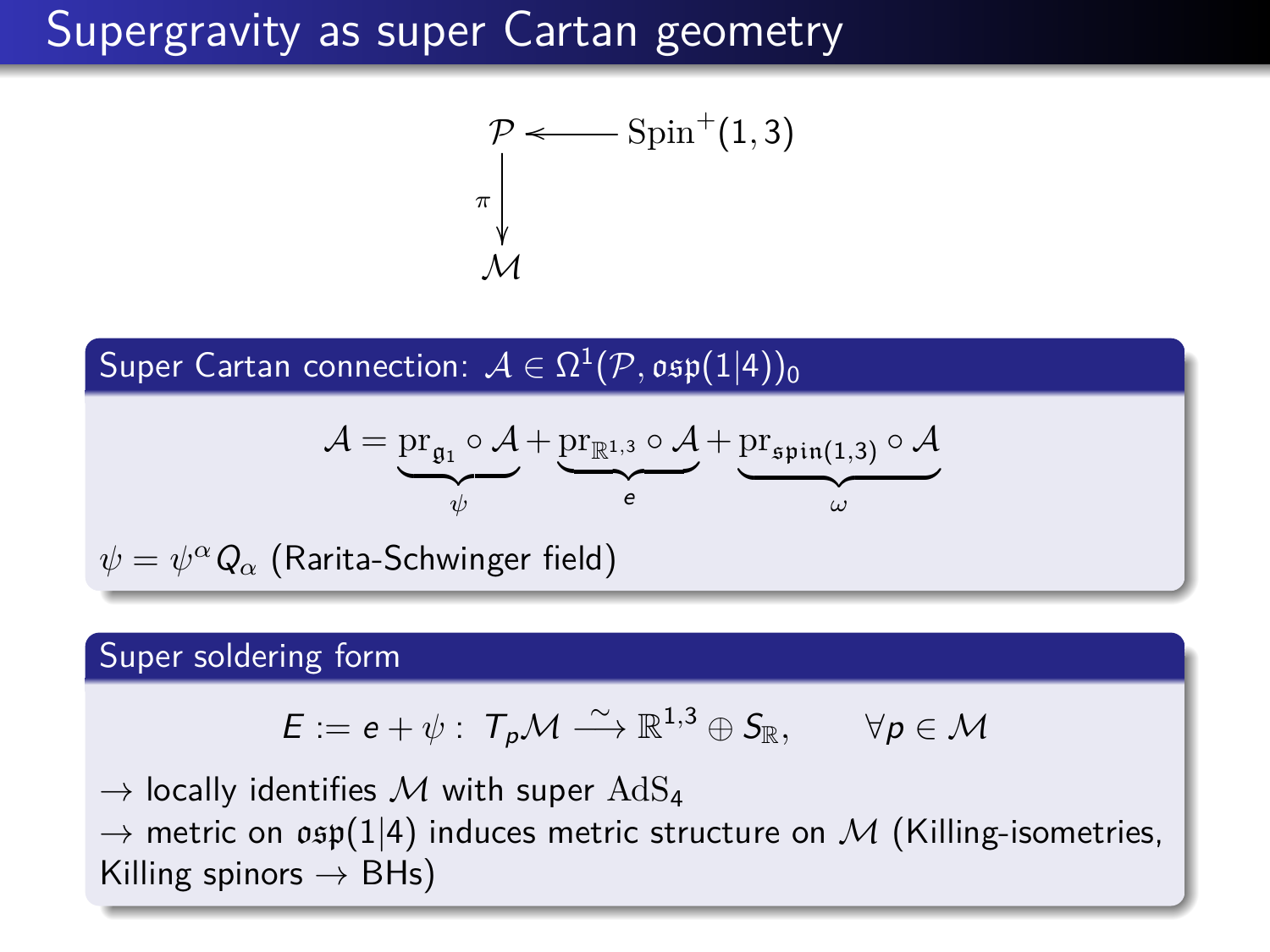# Supergravity and LQG

Holst action for (extended) Poincaré SUGRA [Tsuda '00, Kaul '07] via MM (N = 1, *β* as *θ*-ambiguity) [Obregon+Ortega-Cruz+Sabido '12]

**Here**: via Holst projection ( $\rightarrow$  extension  $\mathcal{N} > 1$  & discussion boundary theory [KE '21])

- $\bullet$  osp(1|4)  $\cong$  sp(4)  $\oplus$   $S_{\mathbb{R}}$
- **•** S<sub>R</sub> Clifford module → can naturally extend  $\mathcal{P}_\beta$

#### **Definition**

$$
\mathsf{P}_\beta := \mathbf{0} \oplus \mathcal{P}_\beta \oplus \mathcal{P}_\beta : \; \mathfrak{osp}(1|4) \to \mathfrak{osp}(1|4)
$$

 $\rightarrow$  yields inner product on  $\mathfrak{osp}(1|4)$ :

 $\langle \cdot,\cdot \rangle_{\beta} := \text{str}(\cdot \mathbf{P}_{\beta} \cdot)$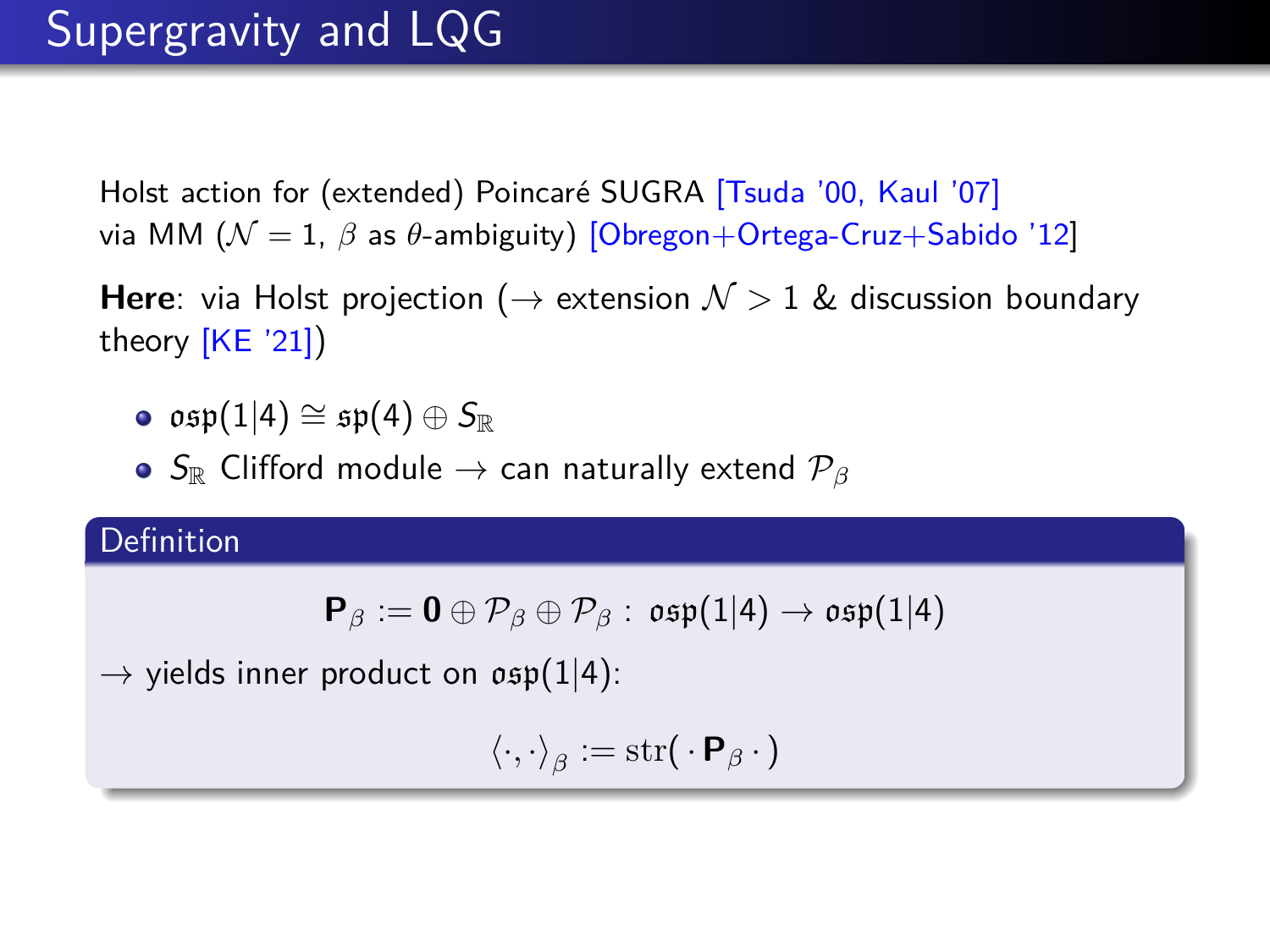# Supergravity and LQG

super Holst-MacDowell-Mansouri action

$$
\mathcal{S}_{\mathsf{sH-MM}}[\mathcal{A}]=\int_{\mathcal{M}}\left\langle R[\mathcal{A}]\wedge R[\mathcal{A}]\right\rangle _{\beta}
$$

#### Cartan curvature

$$
R[\mathcal{A}] = d\mathcal{A} + \frac{1}{2}[\mathcal{A} \wedge \mathcal{A}]
$$

• 
$$
R[\mathcal{A}]^I = \Theta^{(\omega)I} - \frac{1}{4}\bar{\psi} \wedge \gamma^I \psi
$$

• 
$$
R[\mathcal{A}]^{IJ} = R[\omega]^J + \frac{1}{L^2} \Sigma^{IJ} - \frac{1}{4L} \bar{\psi} \wedge \gamma^{IJ} \psi
$$

• 
$$
R[\mathcal{A}]^{\alpha} = D^{(\omega)} \psi^{\alpha} - \frac{1}{2L} e^{I}(\gamma_{I})^{\alpha}{}_{\beta} \wedge \psi^{\beta}
$$

 $\bullet \rightarrow$  yields Holst action of  $D = 4$ ,  $\mathcal{N} = 1$  AdS-SUGRA + bdy terms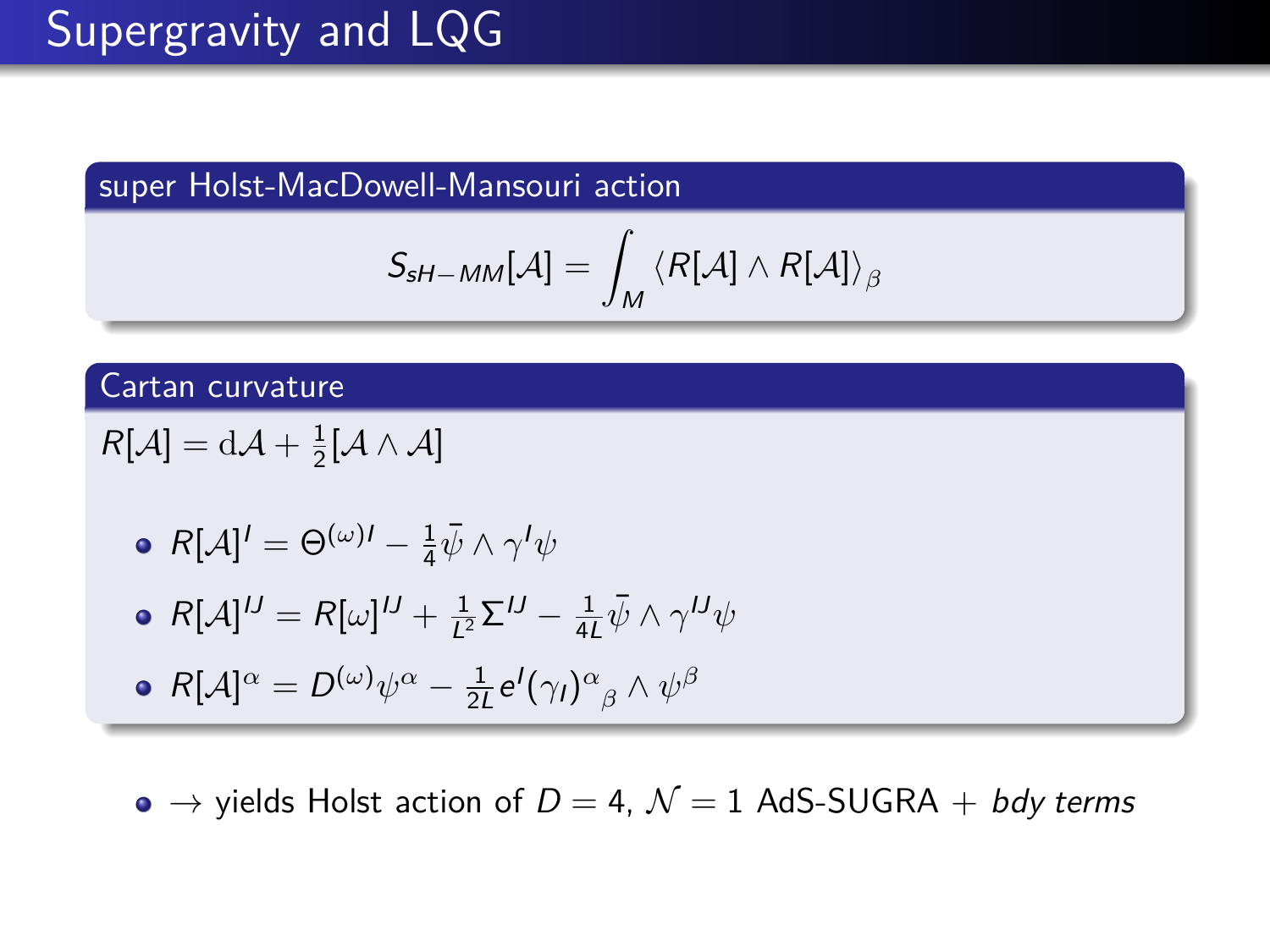<span id="page-19-0"></span>**[Introduction](#page-1-0) [Gravity as Cartan geometry](#page-9-0) [Supergravity as super Cartan geometry](#page-14-0) [Supersymmetry and the SUSY constraint](#page-19-0) [The chiral theory](#page-24-0) [Applicaton: Loop quantum cosmology](#page-33-0) [Outlook: Boundary theory in LQG \(WIP\)](#page-40-0) [To take home](#page-42-0)**

# Section 4

# [Supersymmetry and the SUSY constraint](#page-19-0)









**Konstantin Eder & Hanno Sahlmann [Supergravity in LQG](#page-0-0) 20 / 46**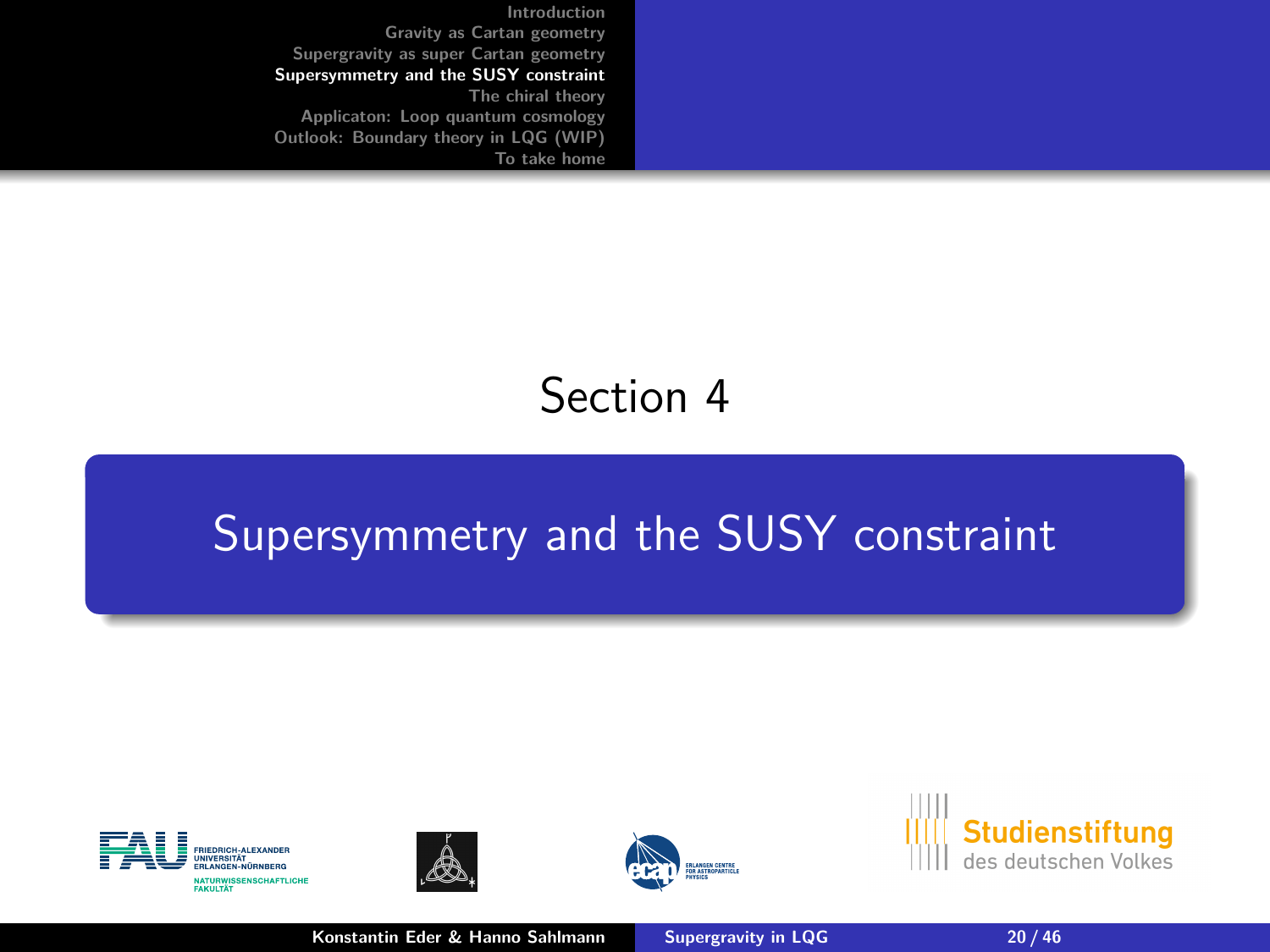# Supersymmetry

- D'Auria-Fré: supersymmetry as **superdiffeomorphisms**
- in Cartan-geometric framework:



 $\rightarrow$  can study **odd** local gauge transformations

#### Gauge transformations

$$
(\delta_{\epsilon}e, \delta_{\epsilon}\psi, \delta_{\epsilon}\omega) := \delta_{\epsilon}\hat{\mathcal{A}} = D^{(\hat{\mathcal{A}})}\epsilon
$$

 $\Rightarrow$  yields local symmetry  $\leftrightarrow$   $R[\hat{\cal A}]^I=0$   $(\leftrightarrow$  EOM of  $\omega)$  [Nieuwenhuizen '03, Castellani '10, KE '20]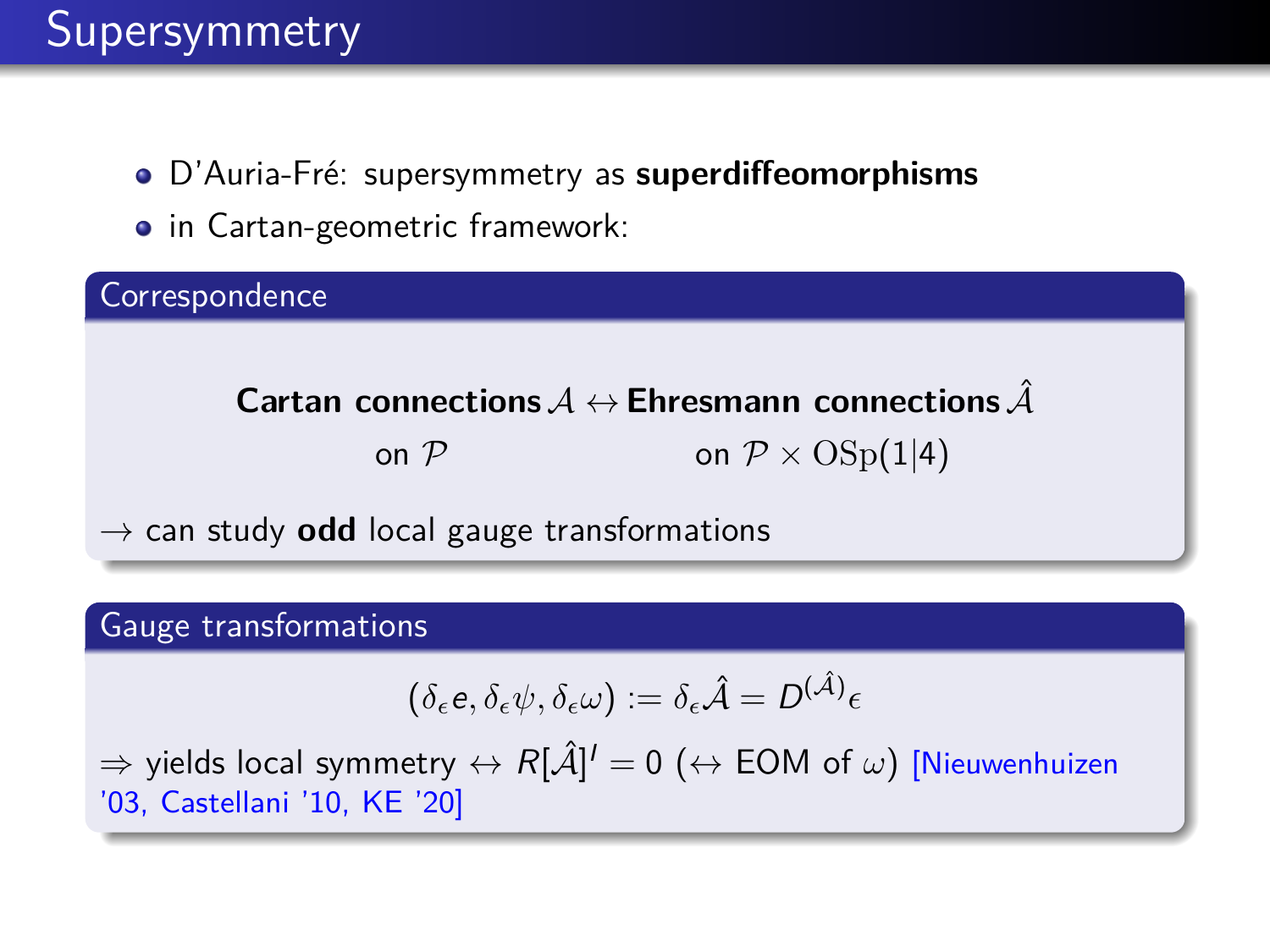# The SUSY constraint

- have seen: local SUSY as field dependent gauge transformation
- in canonical theory: any local symmetry induces constraint → Here: **SUSY constraint** S
- due to  $[Q, Q] \propto P_0 + P_i +$  Lorentz generally expect:

Constraint algebra

 $\{S[\eta],S[\eta']\} = H[N(\eta,\eta')] +$  kin. constraints

- $\bullet$  H: Hamilton constraint
- $N \equiv N[E_i^a]$ : (generally field dependent) lapse function
- ⇒ SUSY-constraint **superior** to the Hamilton constraint!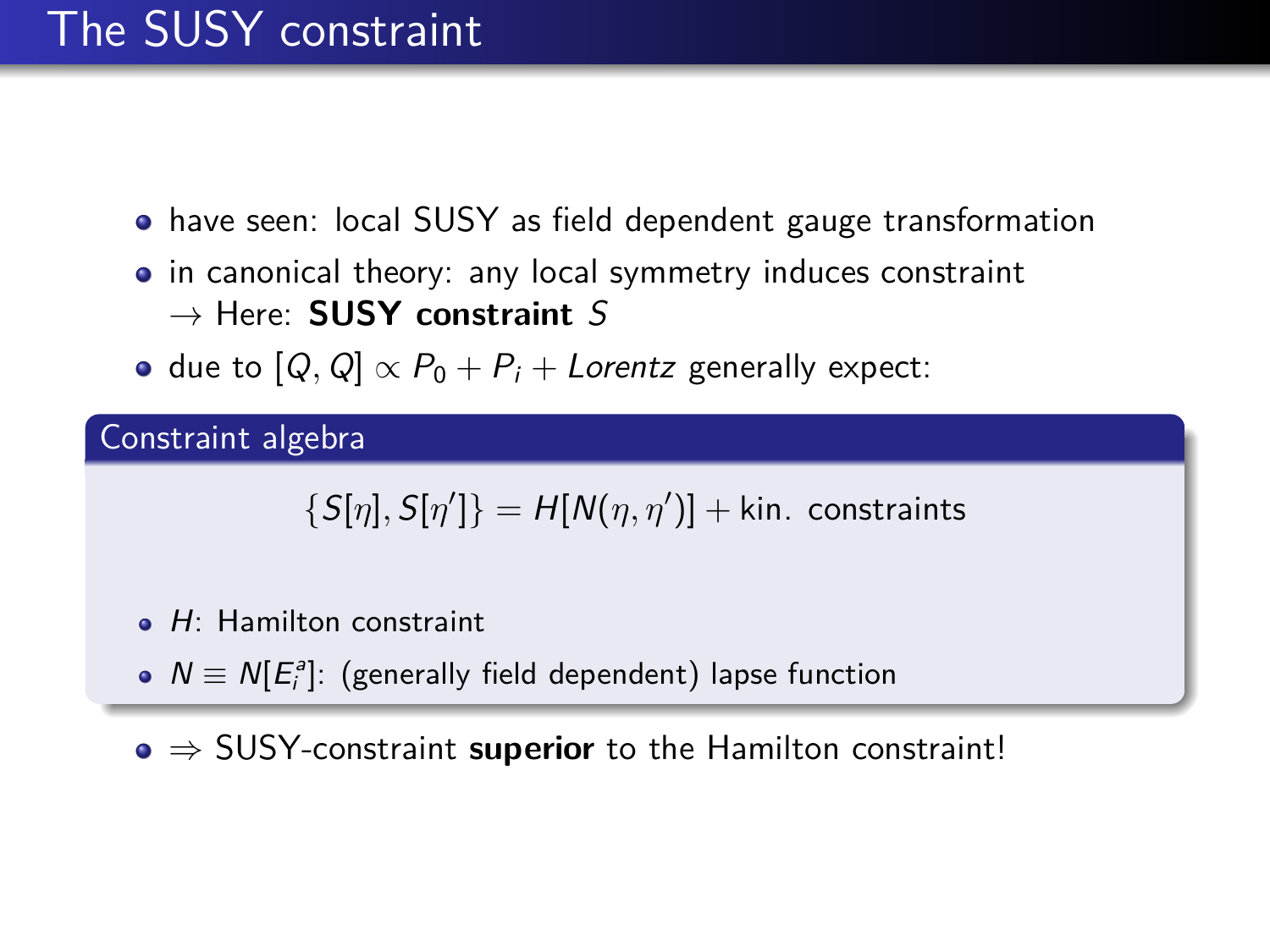# The SUSY constraint

#### SUSY constraint (full theory, real *β*)

$$
S[\eta] := \int_{\Sigma} \mathrm{d}^3 x \, \bar{\eta} i \epsilon^{abc} e^i_a \gamma_i \gamma_5 D^{(A^\beta)}_b \left( \frac{1}{\sqrt[4]{q}} e^j_c \phi_j \right) + \cdots
$$

A *β* : Ashtekar-Barbero connection  $\phi_j$ : half-densitized RS-field [Thiemann '98, Bodendorfer et al '11]

#### **Quantization**: [KE+HS '20]

- various possibilities  $\rightarrow$  aim at simplest possible form
- try to avoid 'K-terms' involving Hamilton constraint [Thiemann '98]  $(\leftrightarrow$  conistency check with quantization of Hamilton constraint)
- $\bullet \rightarrow$  choose Rovelli-Smolin volume operator  $\text{[R+S]}$  '95](also proposed variant with Ashtekar-Lewandowski [A+L '98])
- $\bullet \Rightarrow$  turns out that operator is indeed finite!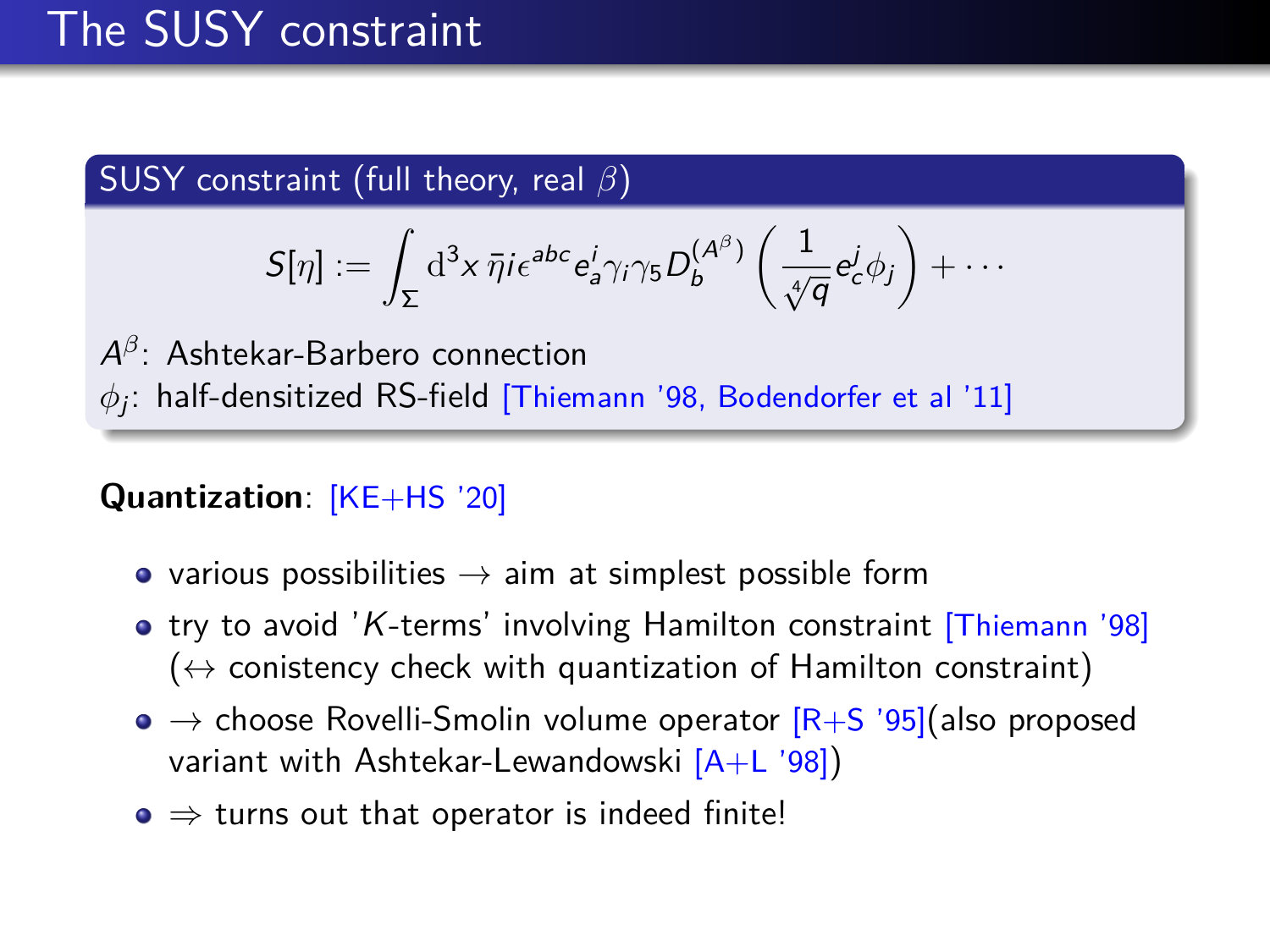# Quantum SUSY constraint

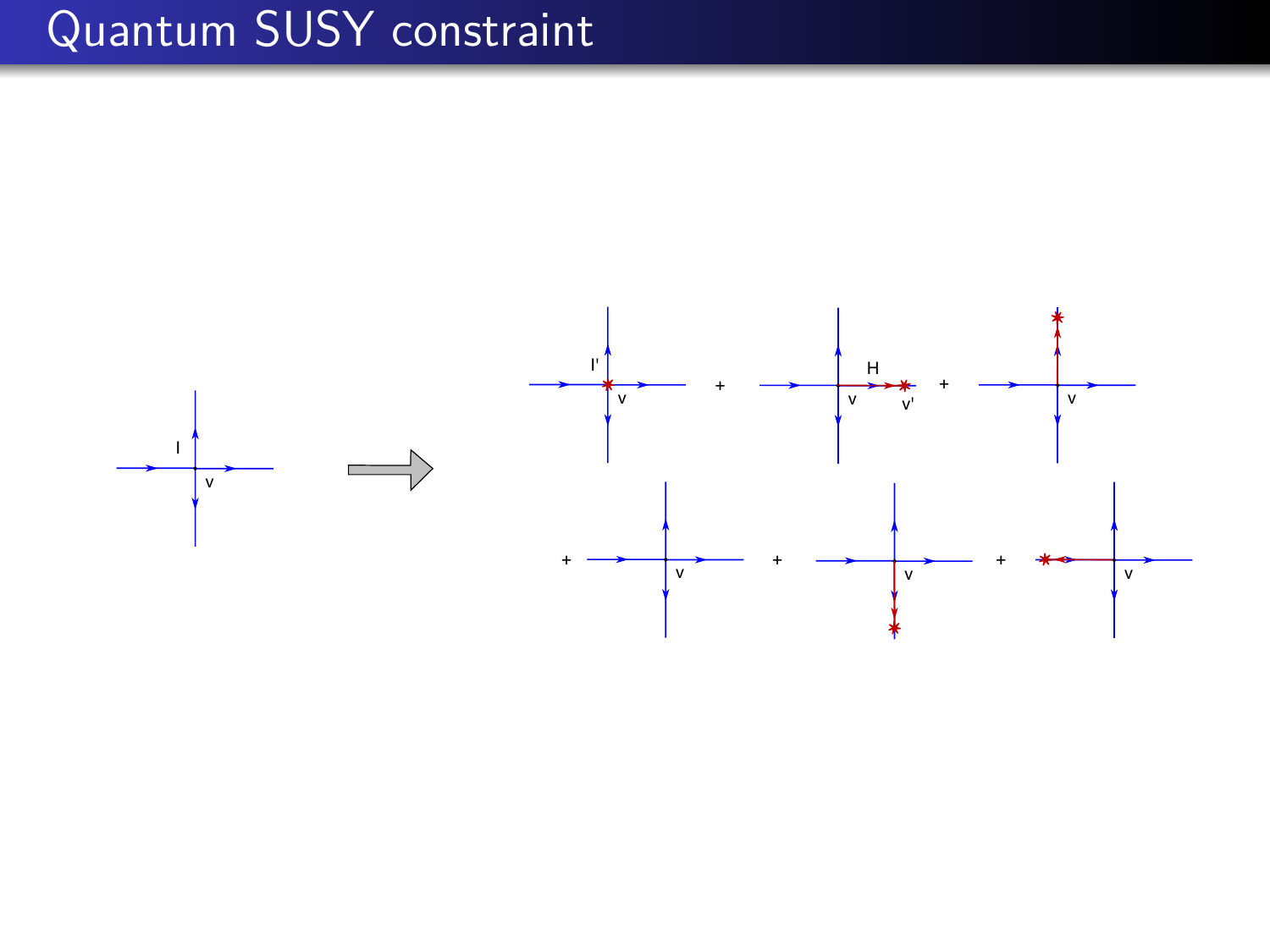<span id="page-24-0"></span>**[Introduction](#page-1-0) [Gravity as Cartan geometry](#page-9-0) [Supergravity as super Cartan geometry](#page-14-0) [Supersymmetry and the SUSY constraint](#page-19-0) [The chiral theory](#page-24-0) [Applicaton: Loop quantum cosmology](#page-33-0) [Outlook: Boundary theory in LQG \(WIP\)](#page-40-0)**

**[To take home](#page-42-0)**

# Section 5

### [The chiral theory](#page-24-0)









**Konstantin Eder & Hanno Sahlmann [Supergravity in LQG](#page-0-0) 25 / 46**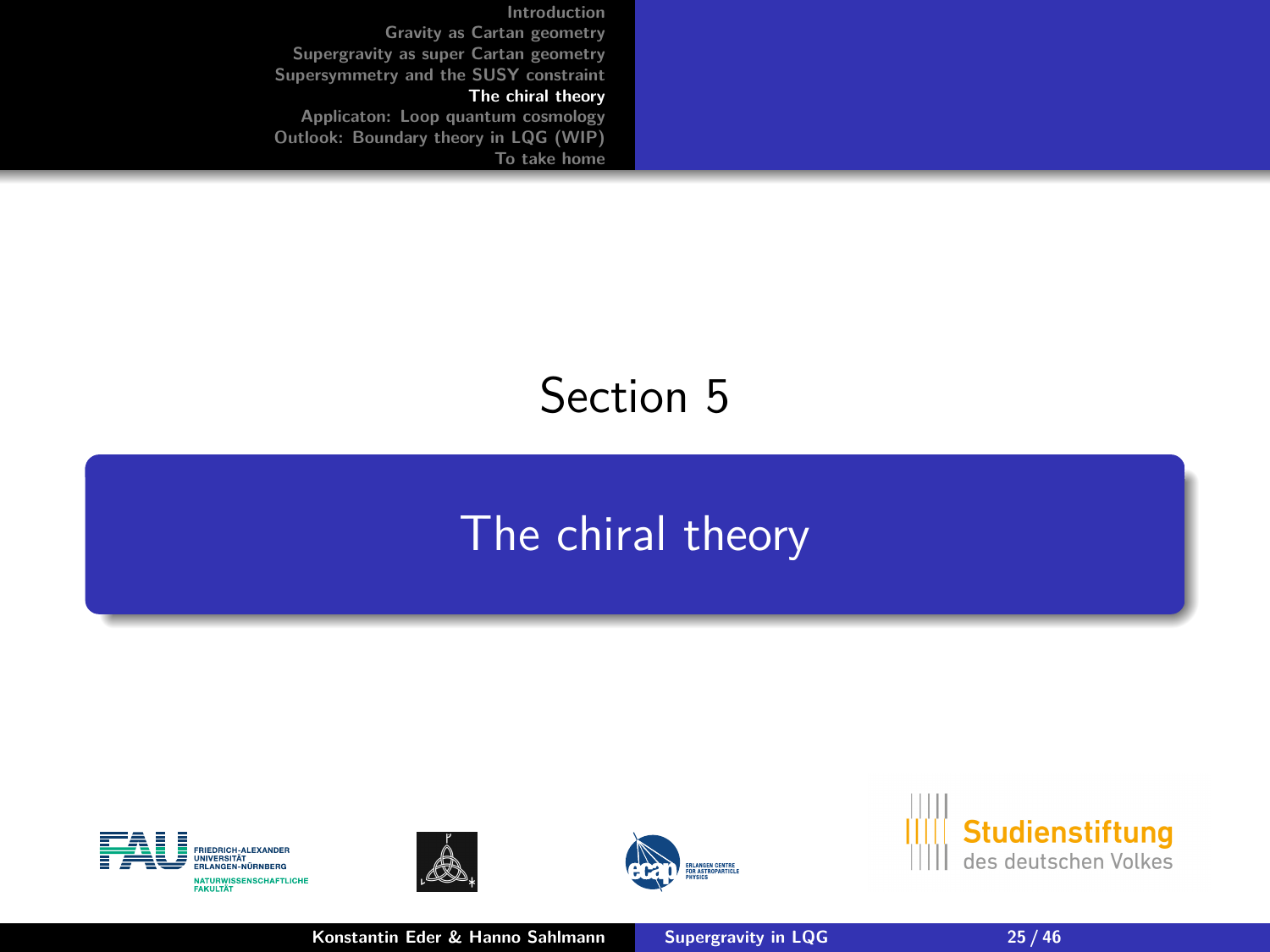# Chiral Theory

- SUSY constraint relatively complicated object
- in canonical theory: underlying SUSY seems completely hidden in the formalism
- (partial) resolution  $\rightarrow$  **chiral theory (** $\beta = \mp i$ )

Holst projection

$$
\mathbf{P}_{-i}:\;\mathfrak{osp}(1|4)_{\mathbb{C}}\rightarrow\mathfrak{osp}(1|2)_{\mathbb{C}}
$$

$$
M_{IJ} \rightarrow T_i^+ = \frac{1}{2}(J_i + iK_i), \ Q^{\alpha} \rightarrow Q^{\beta}
$$

### $\mathsf{Proposition:} \; \; (\mathcal{T}^+_i, \mathcal{Q}_A)$  generate subalgebra

$$
[T_i^+, T_j^+] = \epsilon_{ij}{}^k T_k^+
$$
  
\n
$$
[T_i^+, Q_A] = Q_B(\tau_i)^B_A
$$
  
\n
$$
[Q_A, Q_B] = 0 + \frac{1}{L} (\epsilon \sigma^i)_{AB} T_i^+
$$

generate D=2 super Poincaré algebra  $\mathfrak{sl}(2,\mathbb{C})\rtimes\mathbb{C}^2$  (orthosymplectic Lie superalgebra  $osp(1|2)_\mathbb{C}$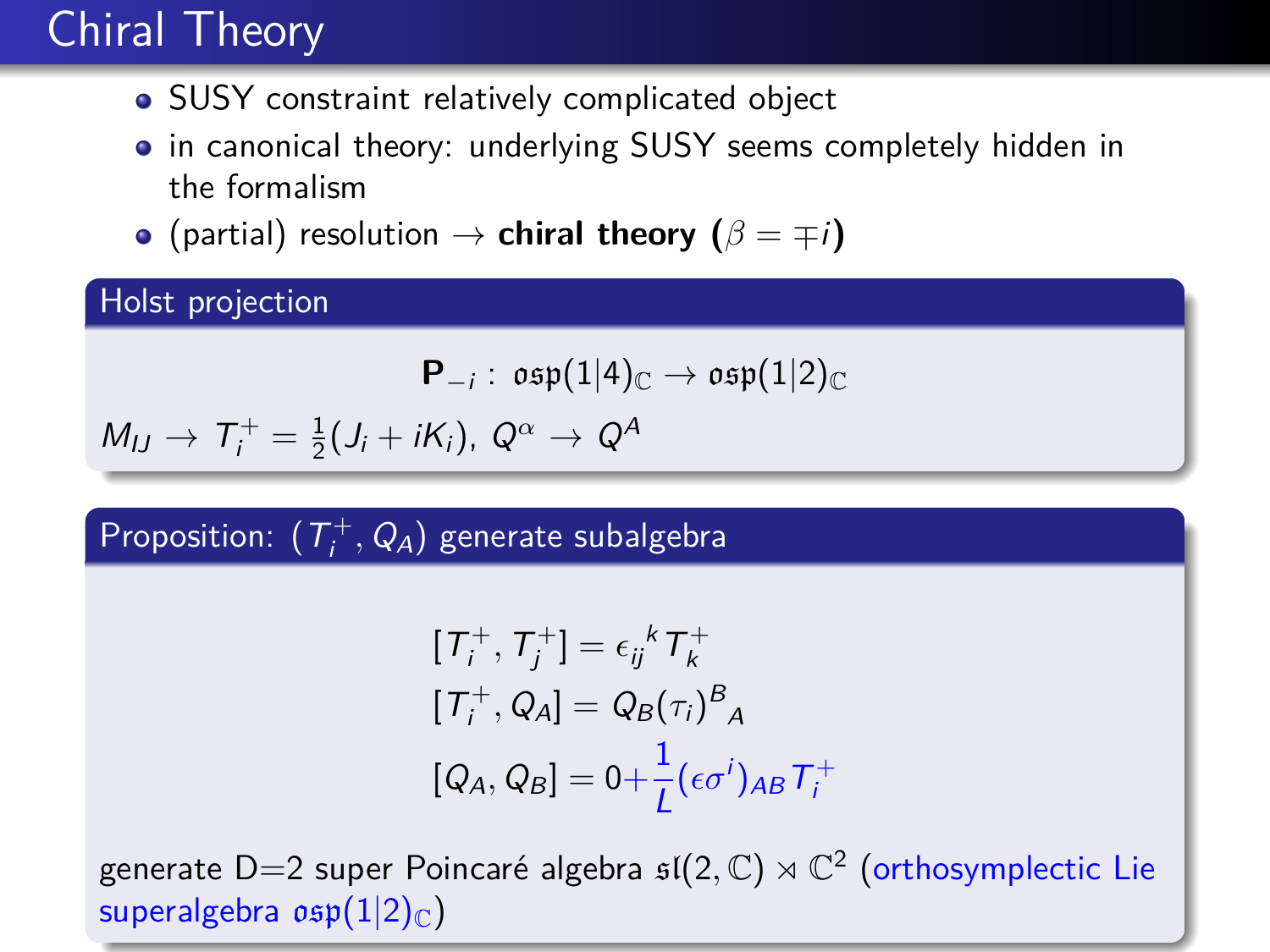#### Chiral Holst-MacDowell-Mansouri action

$$
S_{sH-MM}[A] = \int_M \text{str}(R[A] \wedge \mathbf{P}_{-i}R[A])
$$

 $\bullet \Rightarrow$  manifestly  $OSp(1|2)_\mathbb{C}$ -gauge invariant

 $\bullet \Rightarrow$  SUSY partially becomes true gauge symmetry!<sup>[Fülöp '94, Gambini</sup>  $+$  Obregon  $+$  Pullin '96, Ling  $+$  Smolin '99, KE '20]

Super Ashtekar connection

$$
\mathcal{A}^+ := \mathbf{P}_{-i}\mathcal{A} = A^{+i}T_i^+ + \psi^A Q_A
$$

- → defines **generalized super Cartan connection**
- induces gauge field via correspondence **Cartan** ↔ **Ehresmann**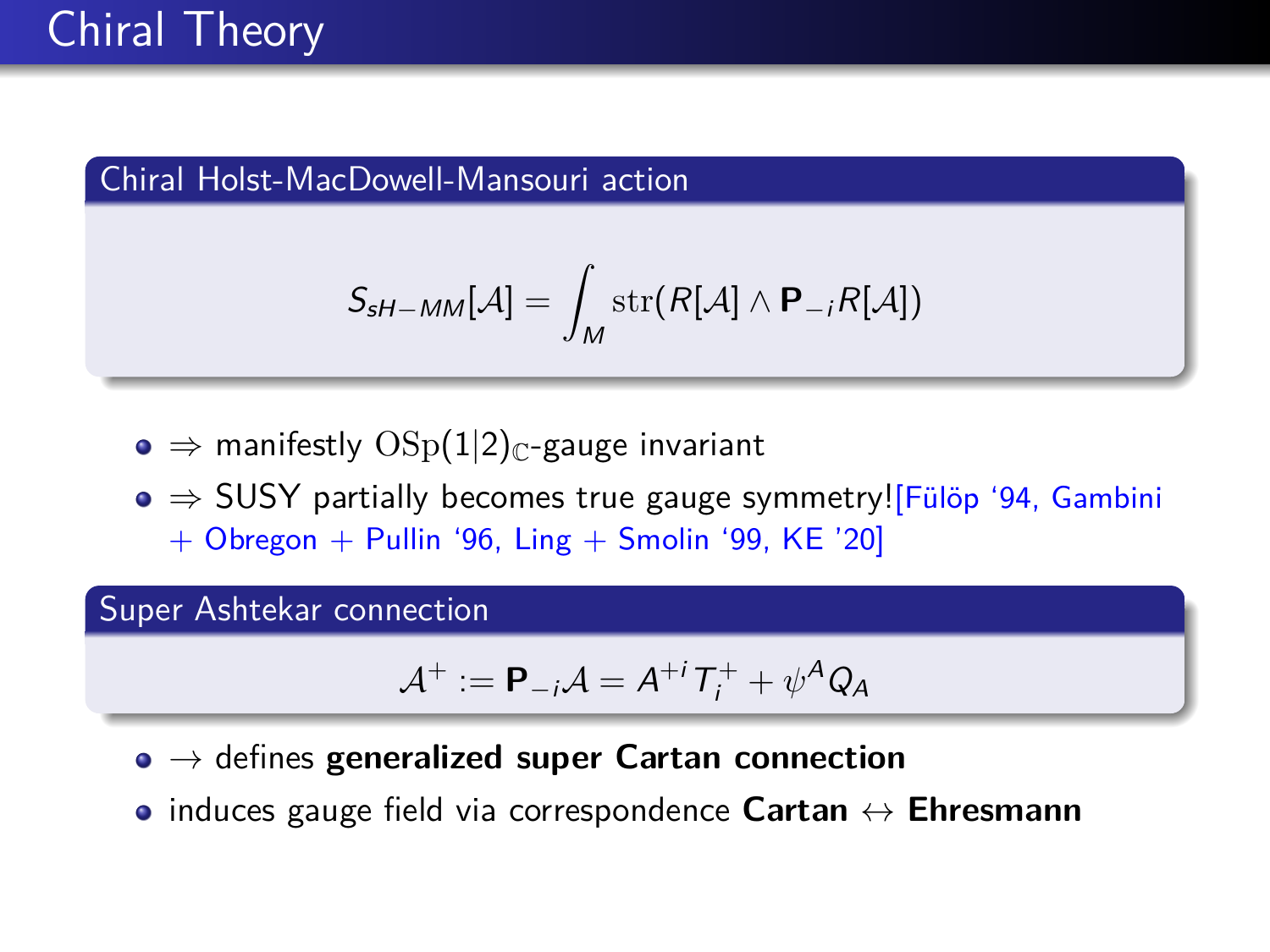#### What about **extended SUSY**?

- chiral generators still generate proper sub super Lie algebra  $\rightarrow$  osp $(\mathcal{N}|2)_{\mathbb{C}}$
- $\bullet \rightarrow \mathcal{A}^+$  can be even formulated for  $\mathcal{N} > 1$

What about **real** *β*?

- $Q^A$  and  $Q_{A}$  generate momentum P
- By Cartan: P encoded in dual electric field  $E_i^a \Rightarrow$  no proper subalgebra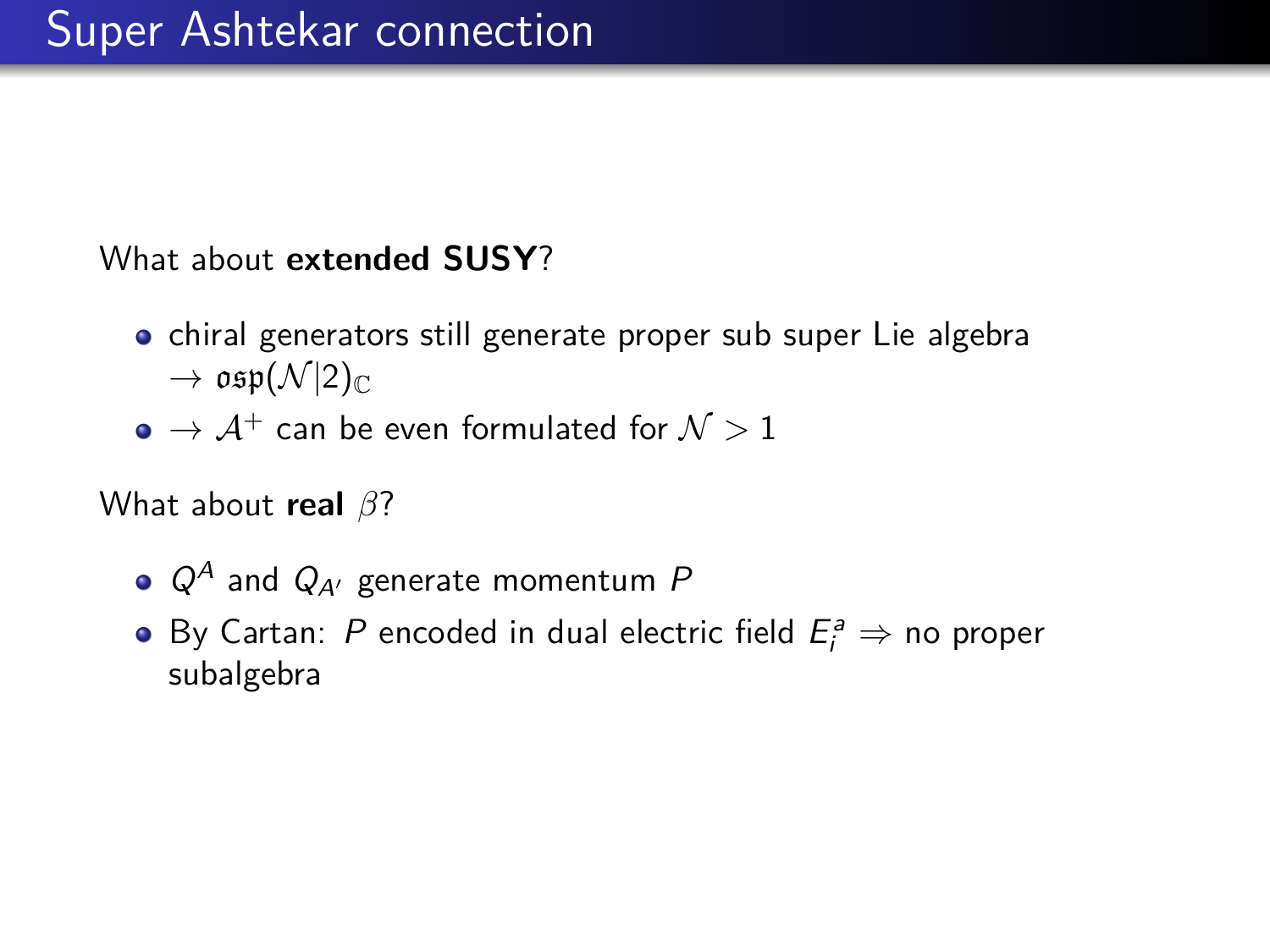- $\bullet \rightarrow \mathcal{A}^+$  natural candidate to quantize SUGRA à la LQG
- contains both gravity and matter d.o.f.  $\rightarrow$  unified description, more fundamental way of quantizing fermions
- substantially simplifies constraints (canonical form of Einstein equations): partial solution via gauge invariance
- natural candidate to study inner boundaries in LQG ( $\rightarrow$  BPS states, black holes)
- $\bullet \leftrightarrow$  boundary theories in string theories (see later)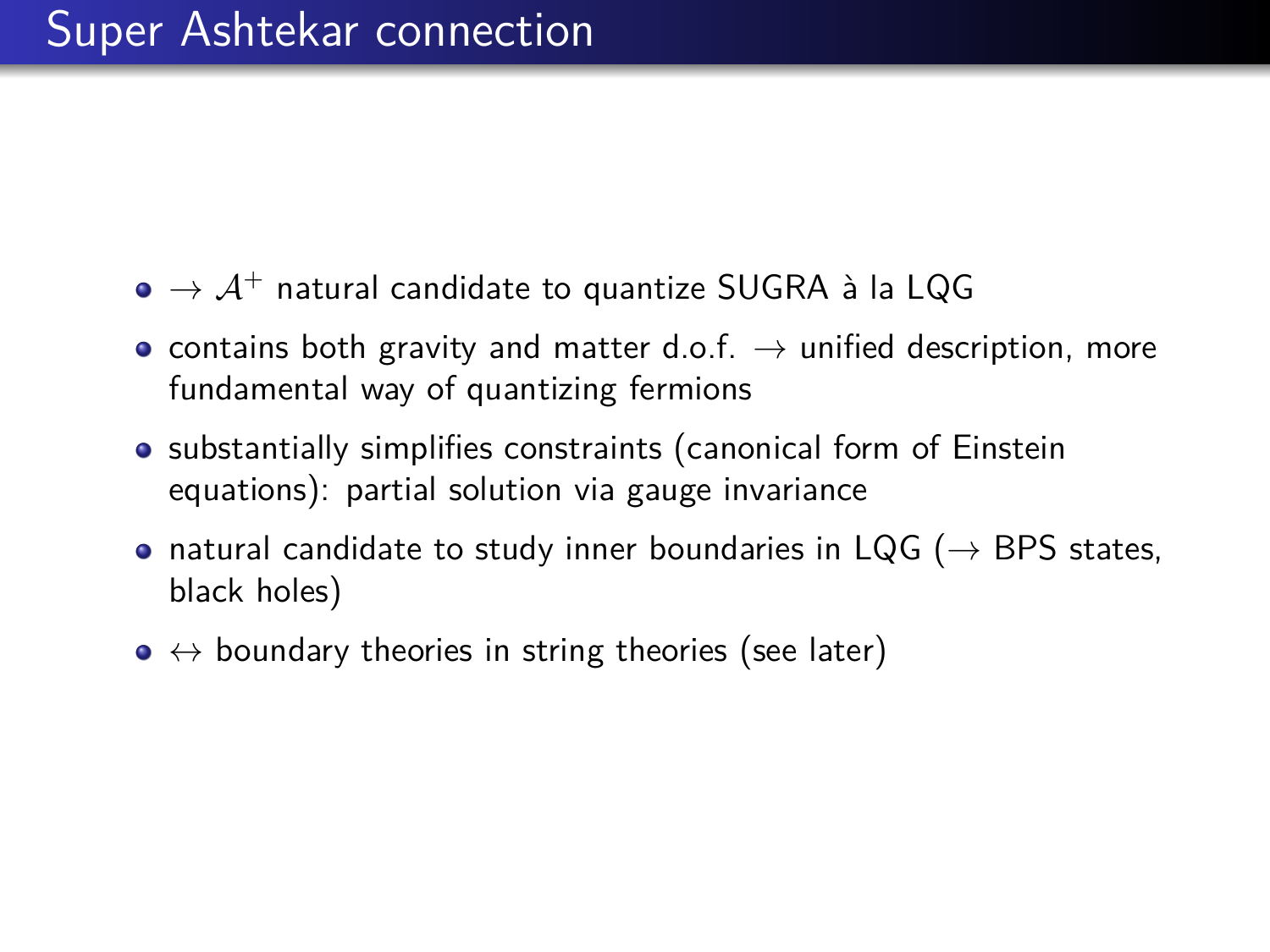#### What do we need for quantum theory?

- holonomies (parallel transport map)
- **•** Hilbert spaces
- **·** spin network basis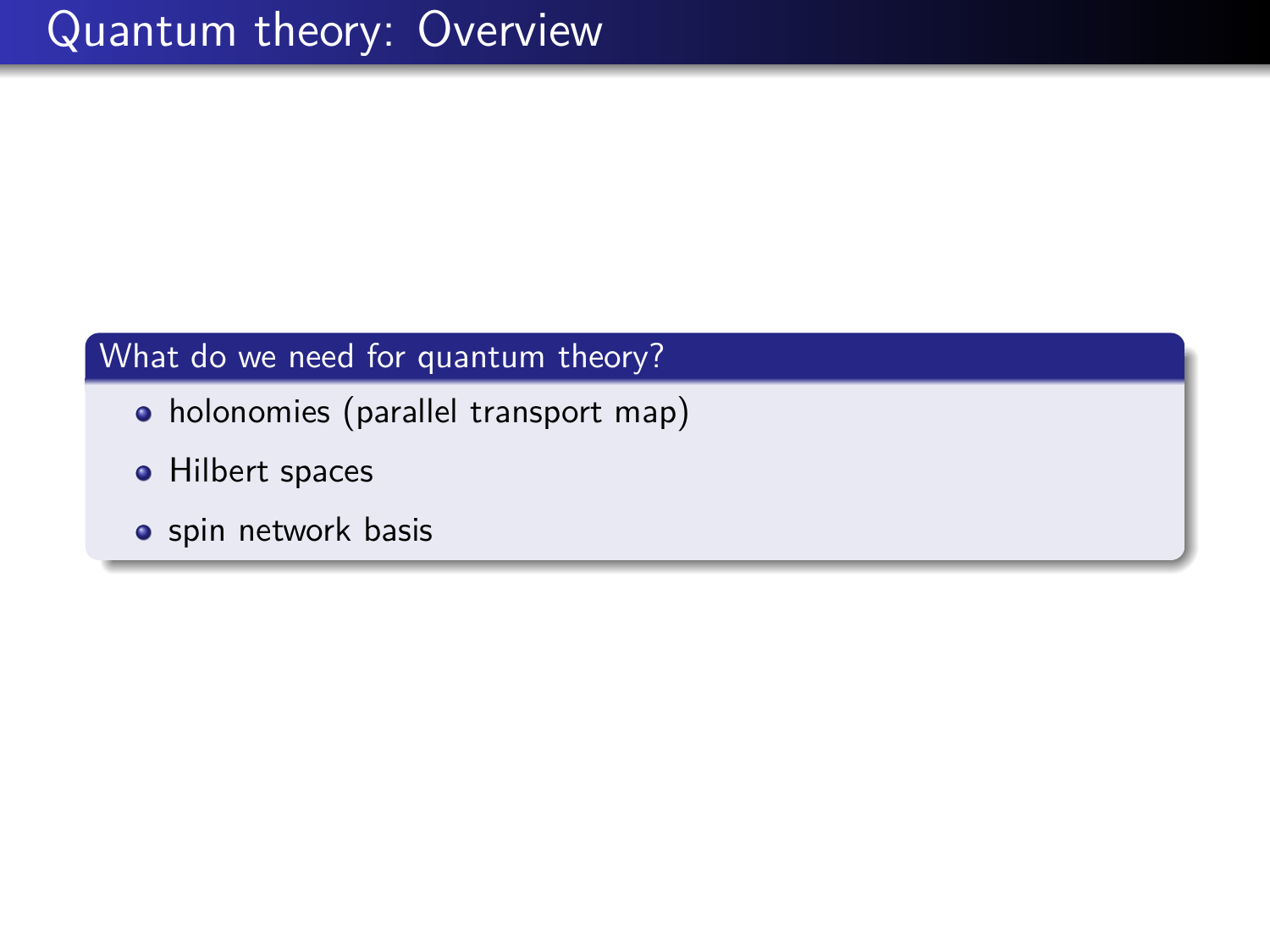### Quantum theory: Overview

• Quantization: study  $A^+$  and associated holonomies

Super holonomies [KE '20+'21]

$$
h_{e}[\mathcal{A}^{+}] = h_{e}[A^{+}] \cdot \mathcal{P} \exp \left(-\oint_{e} \mathrm{Ad}_{h_{e}[A^{+}]^{-1}} \psi^{(\tilde{s})}\right) : \mathcal{S} \to \mathcal{G}
$$

$$
\mathsf{A}^+ = \mathsf{A}^+ + \psi \text{ and } \mathsf{e}: [0,1] \to \mathsf{M} \subset \mathsf{M}
$$

 $h_{\rm e}[A^+]$ : bosonic holonomy associated to  $A^+$ 

#### Proposition [KE '20+'21]

- $h_e[A^+]$  group object of a **generalized** super Lie group
- natural under reparametrization  $\lambda^* h_{\rm e}[\mathcal{A}^+] = h_{\rm e}[\lambda^*\mathcal{A}^+]$
- **Wilson-loops** invariant under gauge transformations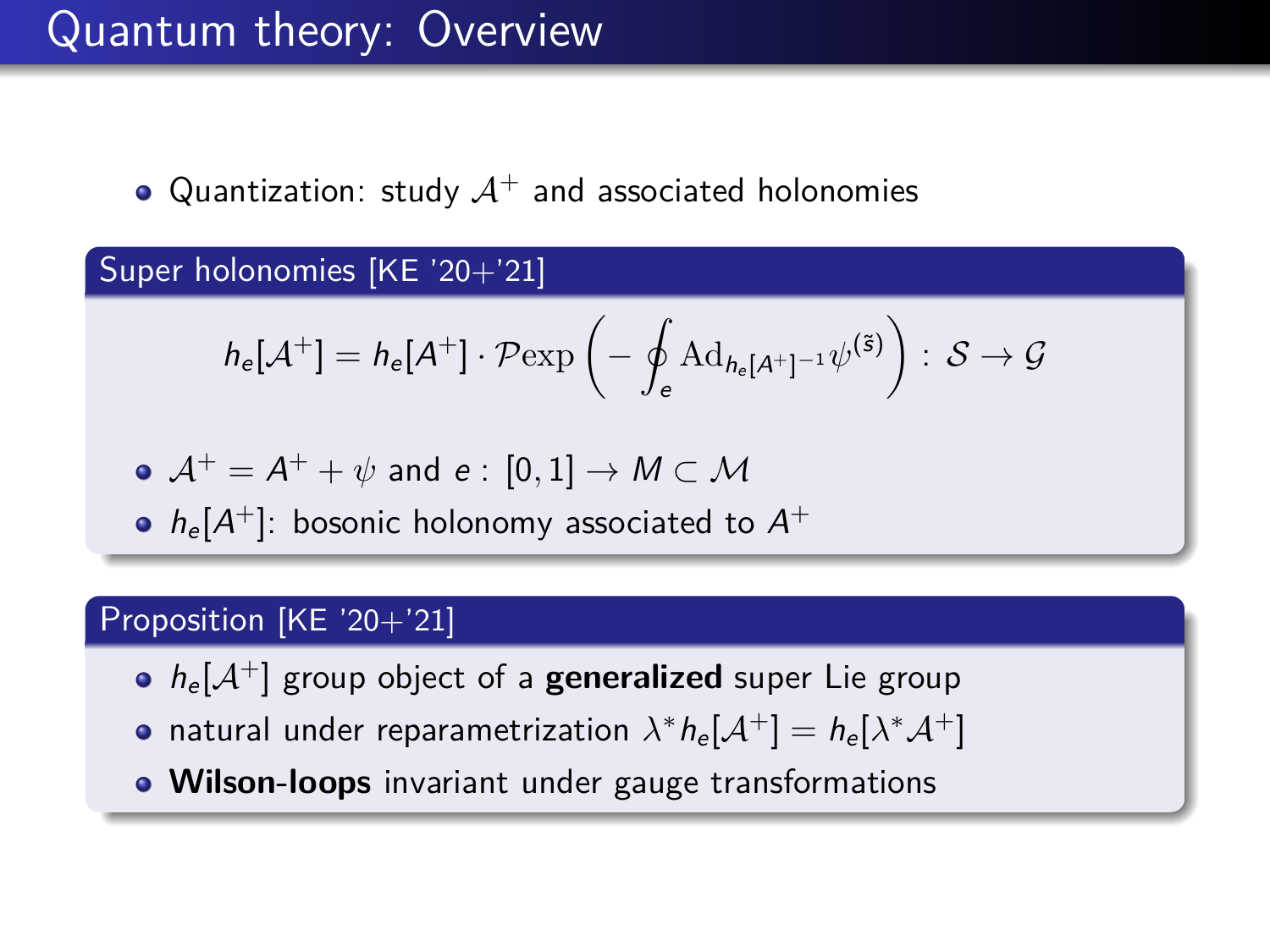- $\bullet \Rightarrow$  SUSY holonomies yield 1d excitation of matter-geometry (fermions parallely transported along bosonic holonomy)
- $\bullet \rightarrow$  matter-geometry flux along these lines
- **Haar measure** of OSp(1|2) induces **Krein structure** on Hilbert space ( $\leftrightarrow$  standard LQG with fermions)
- Issue: work with complex variables: need to recover ordinary real SUGRA → need to solve **reality conditions**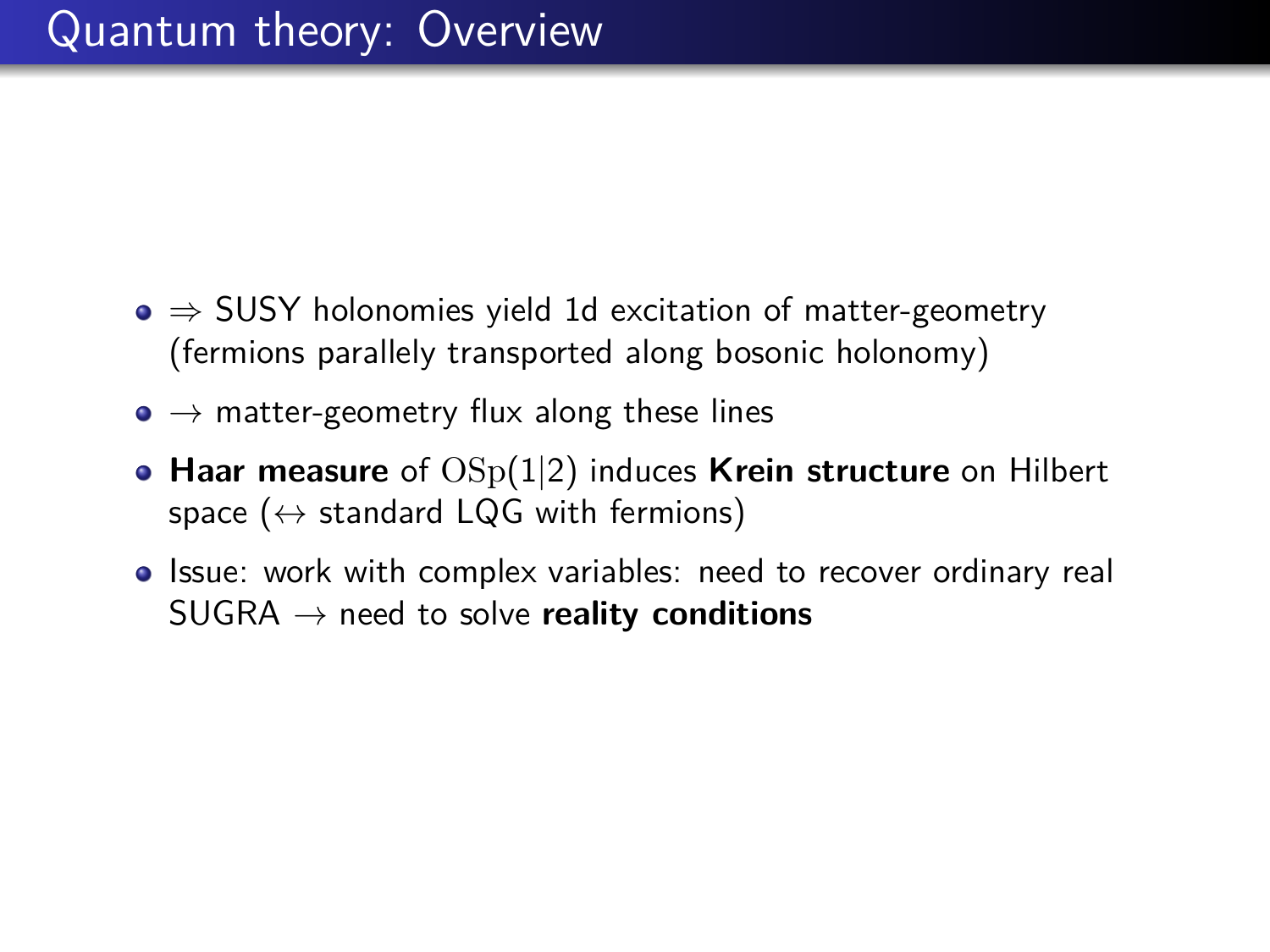### Comparison: standard LQG with fermions

• pre-Hilbert space at a vertex

$$
\mathcal{H}_{v} = \mathcal{O}(\mathcal{G}), \, \mathcal{G} = \mathrm{SU}(2)^{|\mathcal{E}(v)|} \rtimes \mathbb{C}_{v}^{\mathrm{0}|4}
$$

• gauge transformation

$$
\mathrm{SU}(2)\ni g\vartriangleright f=f(\{g\cdot h\}_e,g^\alpha_{\ \beta}\theta_\nu^\beta)
$$

**• Haar measure:** 

$$
\int_{\mathcal{G}} = \int_{\mathrm{SU}(2)^{|E(v)|}} \int_{B}
$$



yields **Krein space**  $(\mathcal{H}_{v}, \int_{\mathcal{G}})^{Krein}$  ⇔ [Thiemann '98]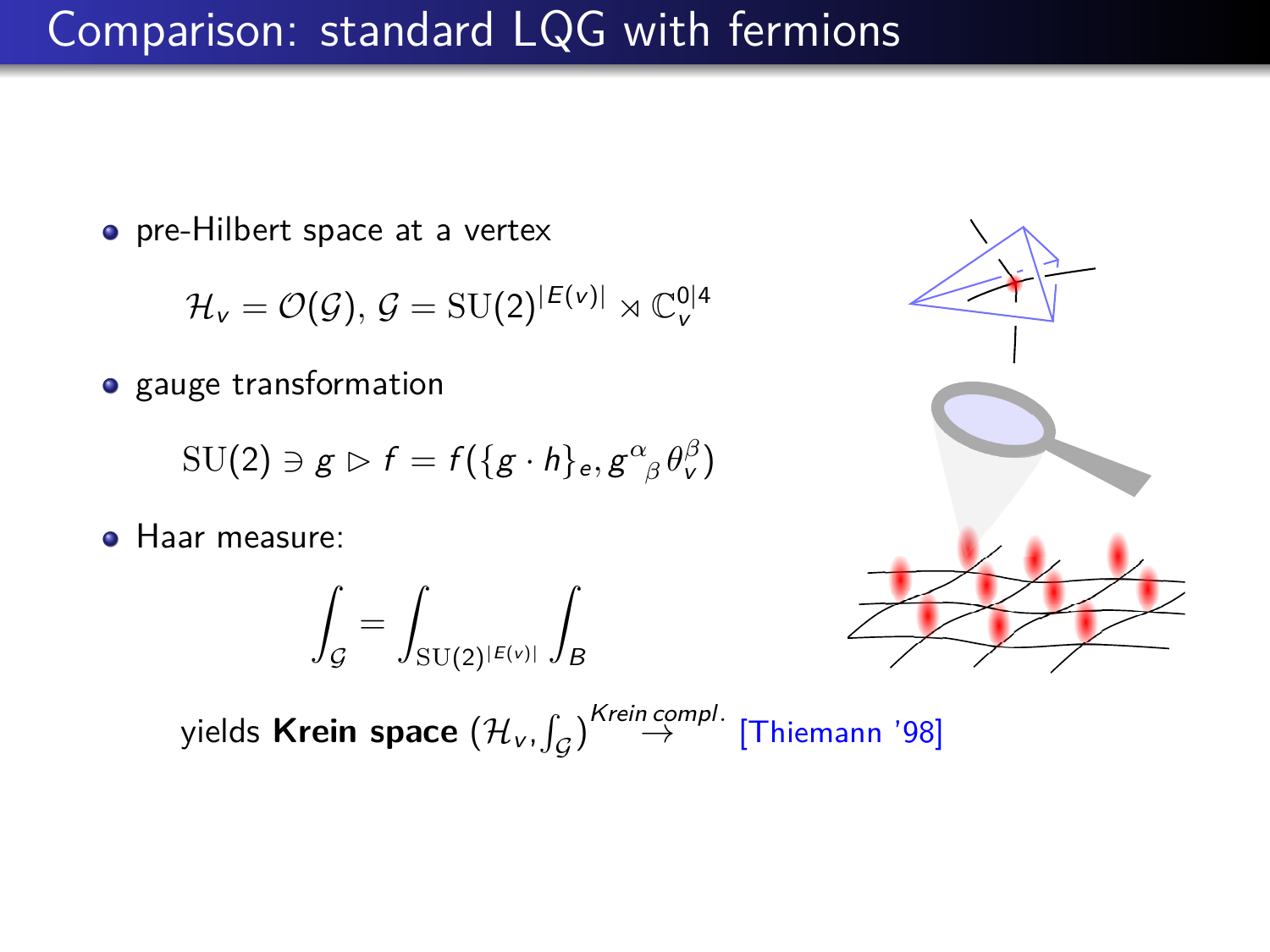<span id="page-33-0"></span>**[Introduction](#page-1-0) [Gravity as Cartan geometry](#page-9-0) [Supergravity as super Cartan geometry](#page-14-0) [Supersymmetry and the SUSY constraint](#page-19-0) [The chiral theory](#page-24-0) [Applicaton: Loop quantum cosmology](#page-33-0) [Outlook: Boundary theory in LQG \(WIP\)](#page-40-0) [To take home](#page-42-0)**

# Section 6

### [Applicaton: Loop quantum cosmology](#page-33-0)









**Konstantin Eder & Hanno Sahlmann [Supergravity in LQG](#page-0-0) 34 / 46**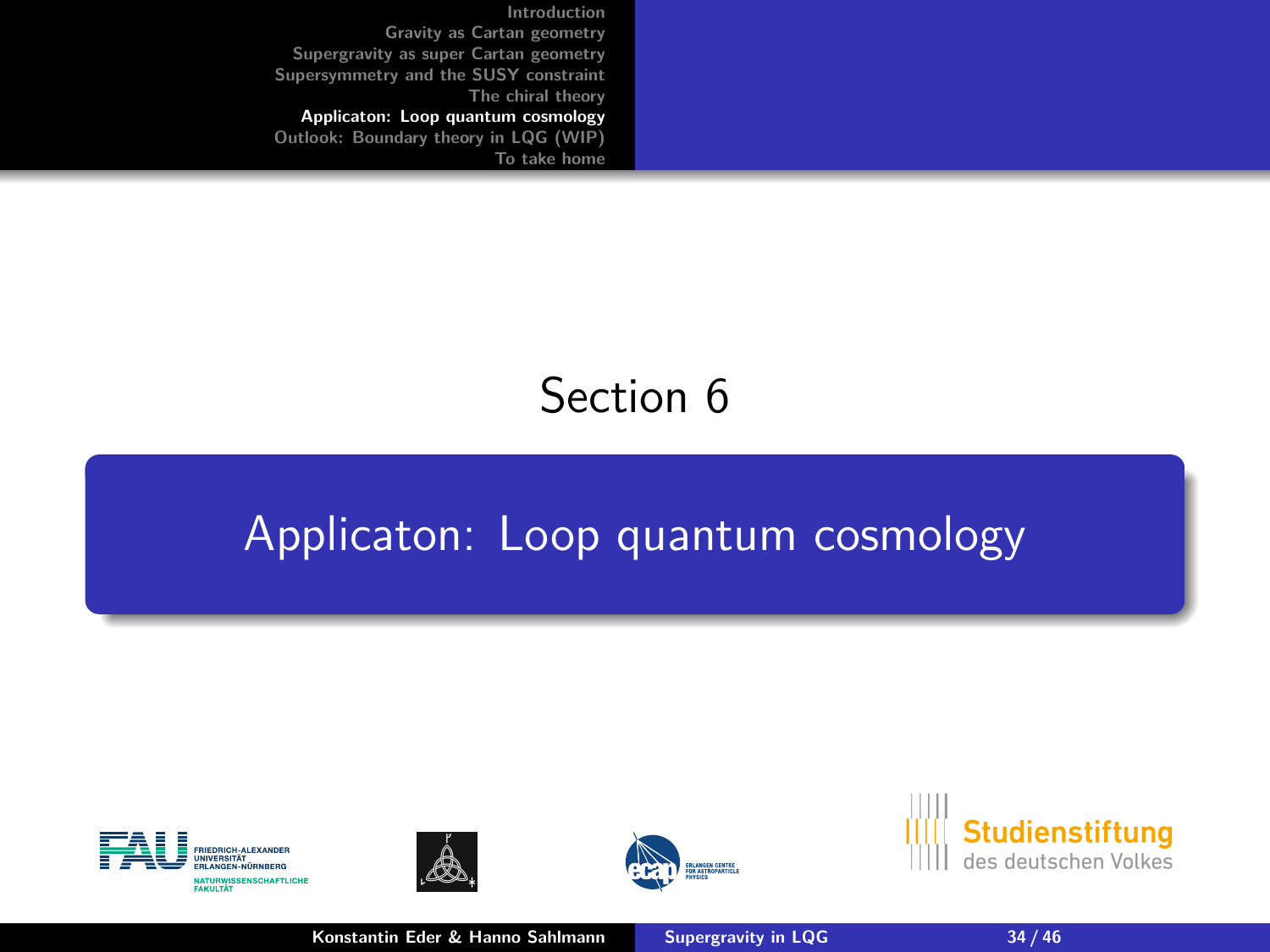# Symmetry reduction

- **•** supersymmetric minisuperspace models  $[D'Eath + Hughes '88+'92$ ,  $D'Exth + Hawking + Obregon '93$
- hybrid homogeneous isotropic ansatz for bosonic and fermionic d.o.f.
- in general: fermions not compatible with isotropy
- **But**: in (chiral) LQC can exploit enlarged gauge symmetry!
- $\bullet \rightarrow$  natural interpretation in terms of homogeneous isotropic super connection [KE '20, KE+HS '20]

Symmetry reduced connection

$$
\mathcal{A}^+ = c \, \mathring{e}^i \, T^+_i + \psi_A \mathring{e}^{AA'} \, Q_{A'}
$$

 $\mathring{e}^i$ : fiducial co-triad

**Also**: can show that this is the most general ansatz consistent with reality conditions (contorsion tensor isotropic)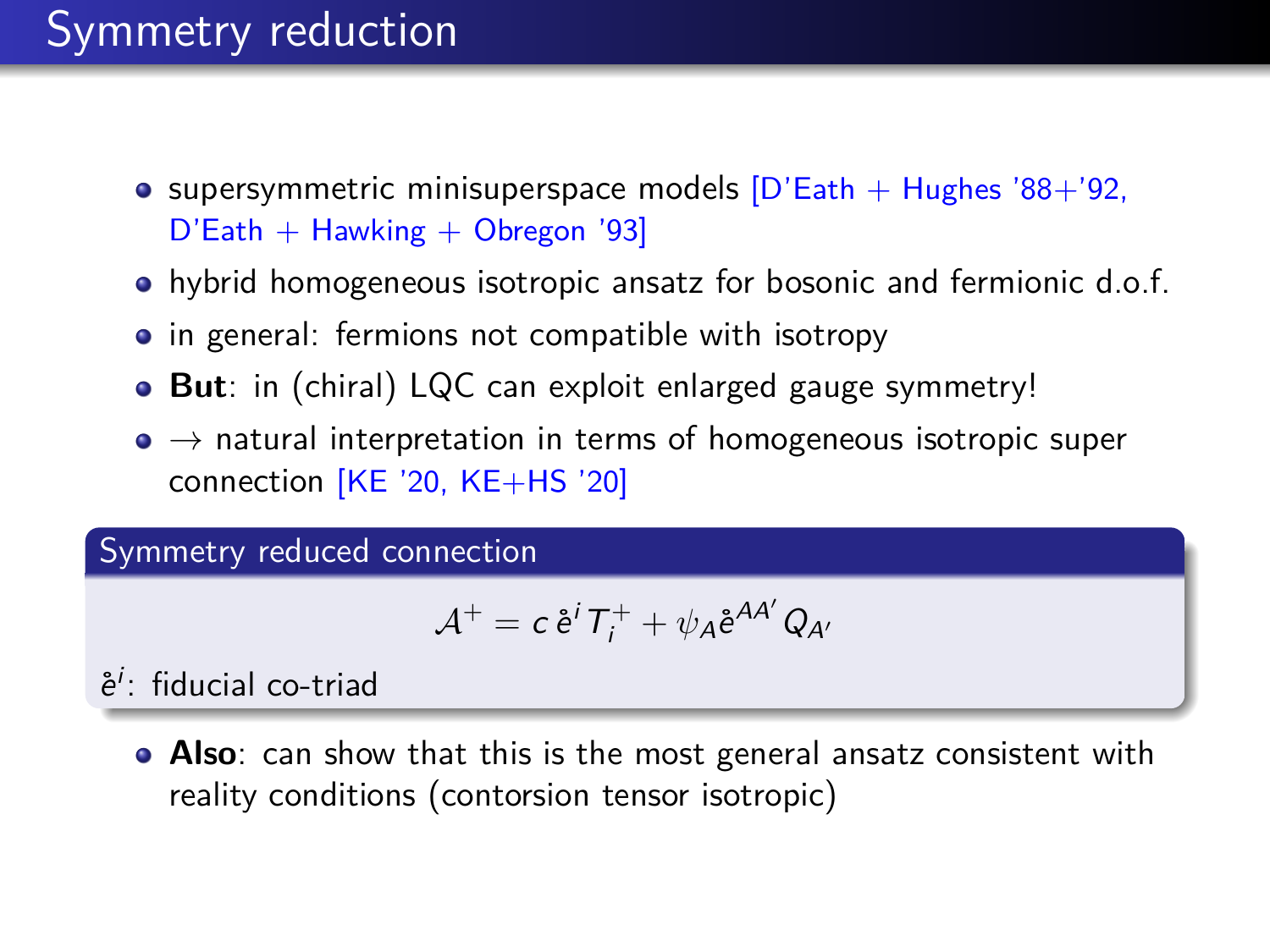### Canonical theory

**Phase space**: bosonic: (c*,* p), fermionic: (*ψ* <sup>A</sup>*, π*A)

Poisson relations

$$
\{p,c\} = \frac{i\kappa}{3} \qquad \{\pi^A, \psi_B\} = -\delta^A_B
$$

#### **Constraints**:

- **•** kinematical: (residual) Gauss constraint:  $G_i = \pi \tau_i \psi$
- dynamical: SUSY constraints  $S^L$ ,  $S^R$  and Hamilton constraint H

#### Poisson relation **left** and **right SUSY constraint**

$$
\{S^{LA}, S_B^R\} = \left(\kappa H + f^C S_C^R\right) \delta_B^A - f^A S_B^R
$$

**Reality conditions**:  $c + c^* = k\ell_0 - \frac{i}{\rho}\pi^A\psi_A$ ,  $\pi^A = |\rho|^{\frac{1}{2}}\psi^A$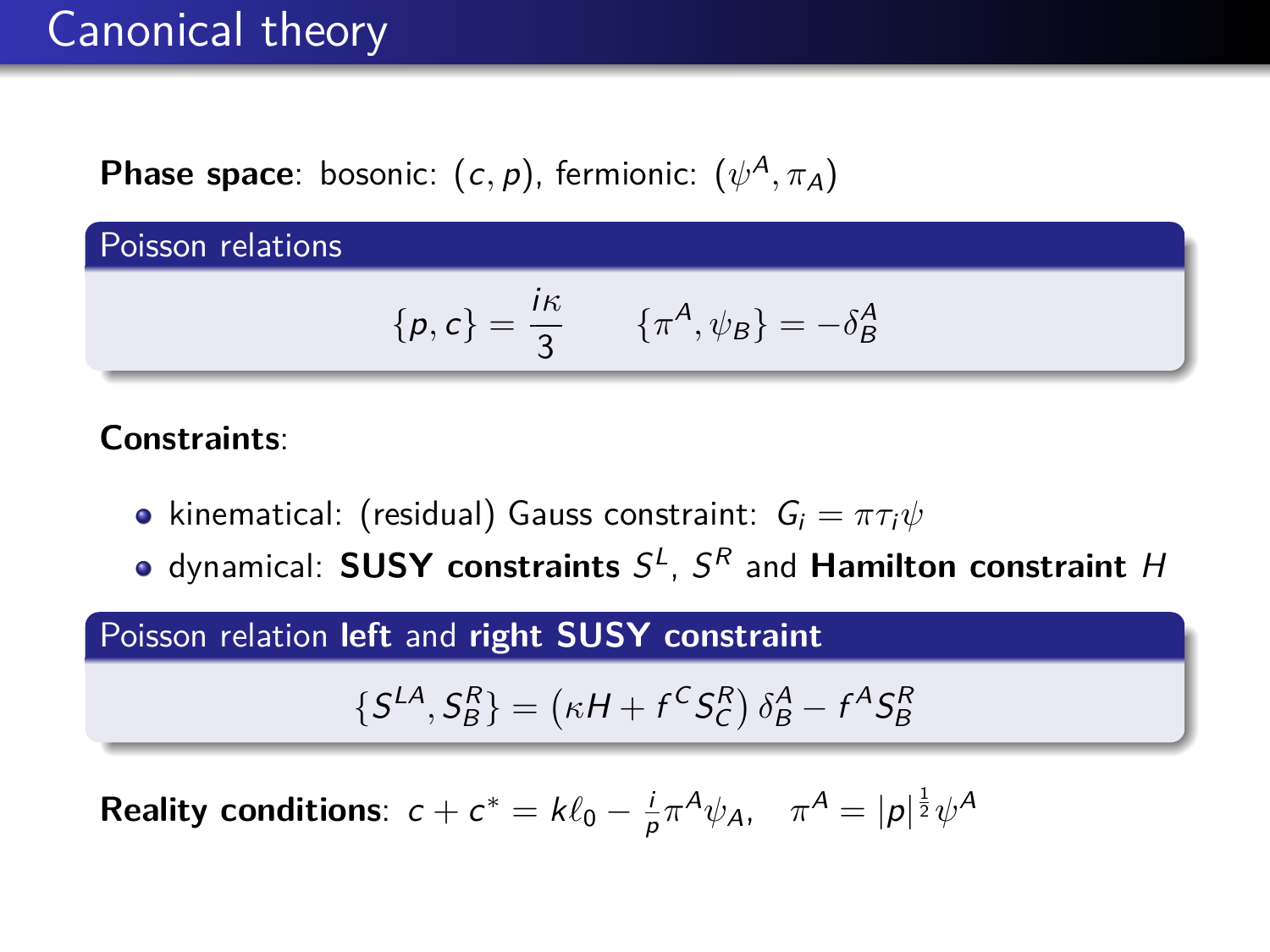### Quantization

- Construction of state space via super holonomies  $h_e[A^+]$  along straight edges of a fiducial cell
- $\bullet \rightarrow$  yields **graded holonomy-flux algebra**  $\mathfrak{A} = \mathfrak{A}_0 \oplus \mathfrak{A}_1$
- Quantum theory: Representation of  $\mathfrak A$  on a graded Hilbert space

#### Hilbert space

$$
\mathcal{H}=\overline{H_{\mathrm{AP}}(\mathbb{C})}^{\|\cdot\|}\otimes\Lambda[\psi_A]
$$

 $H_{AP}$ : bosonic vector space generated by

$$
T(z) = \sum_{i} a_i e^{\mu_i z} \quad \text{[Wilson-Ewing '15, KE+HS '20]}
$$

 $e^{\mu z} \in \mathbb{C}^\times = U(1)_{\mathbb{C}}$ ,  $\mu \in \mathbb{R}$ : subclass of generalized characters of  $(\mathbb{C}, +)$ 

- **reality conditions**: use 'half-densitized' fermionic fields  $\phi_A$ 
	- $\rightarrow$  can be **solved exactly**! [W.-E. '15, KE+HS '20]
	- $\rightarrow$  requires distributional inner product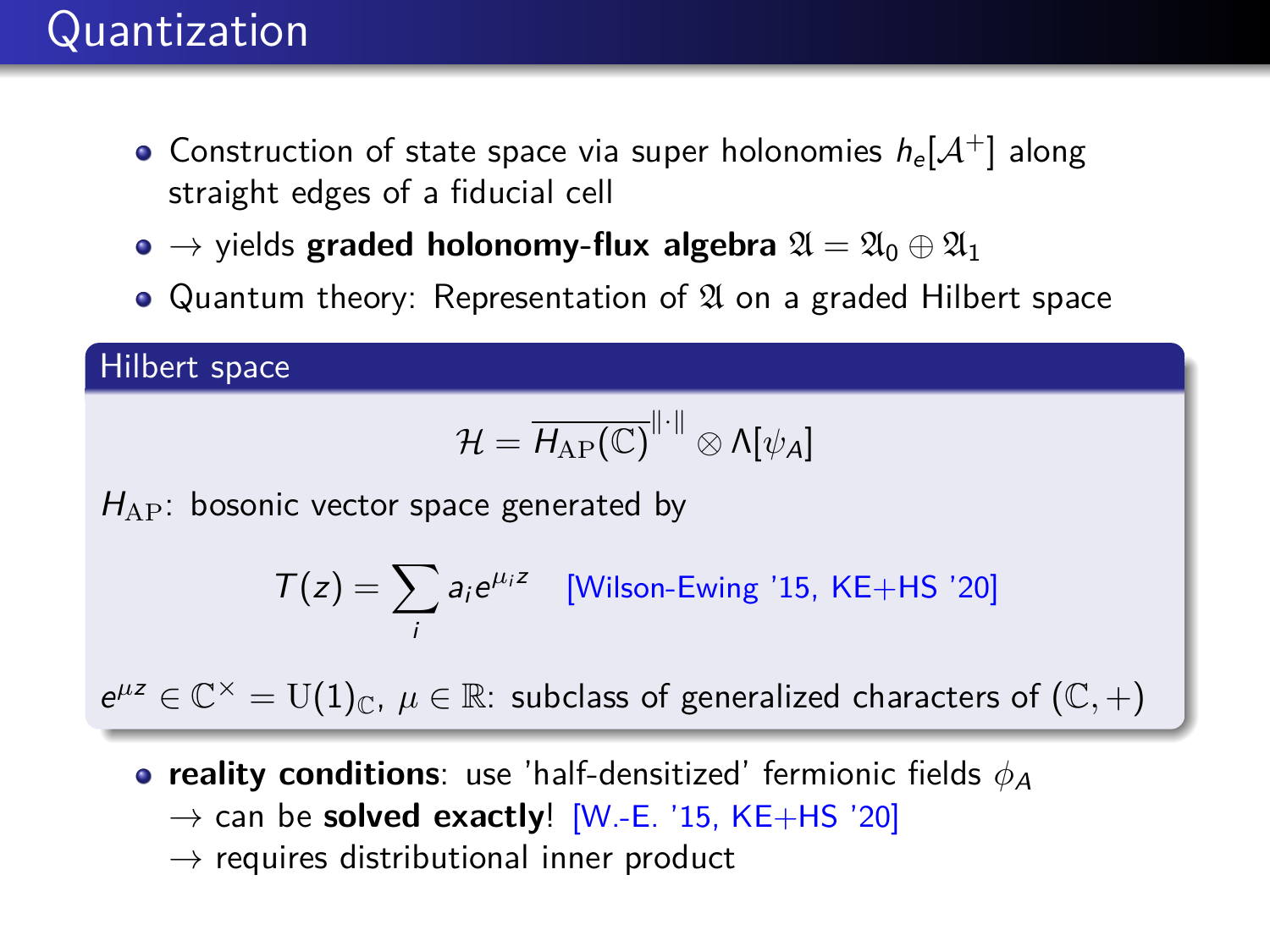### Quantum constraints and algebra

#### Quantum right SUSY constraint

$$
\widehat{S}_{A'}^R = \frac{3g^{\frac{1}{2}}}{2\lambda_m} |v|^{\frac{1}{4}} \left( \left( \mathcal{N}_- - \mathcal{N}_+ \right) - \frac{\kappa \lambda_m}{6g|v|} \widehat{\Theta} \right) |v|^{\frac{1}{4}} \widehat{\phi}_{A'}
$$

- $\lambda_m$ : quantum area gap (full theory)
- $\bullet$   $\mathcal{N}_+$ : connection approx. by holonomies [Martin-Benito+Marugan+Olmedo '09, W.-E. '15, KE+HS '20]
- **Quantum algebra** between left and right SUSY constraint closes and **reproduces exactly** classical Poisson relations

#### Quantum algebra

$$
[\widehat{S}^{LA},\widehat{S}^R_B] = \left(i\hbar\kappa\widehat{H} - \frac{\hbar\kappa}{6g^{\frac{1}{2}}|v|^{\frac{1}{2}}}\widehat{\pi}^C_\phi\widehat{S}^R_C\right)\delta^A_B + \frac{\hbar\kappa}{6g^{\frac{1}{2}}|v|^{\frac{1}{2}}}\widehat{\pi}^A_\phi\widehat{S}^R_B
$$

 $\bullet \rightarrow$  fixes some of the quantization ambiguities (requires symmetric ordering)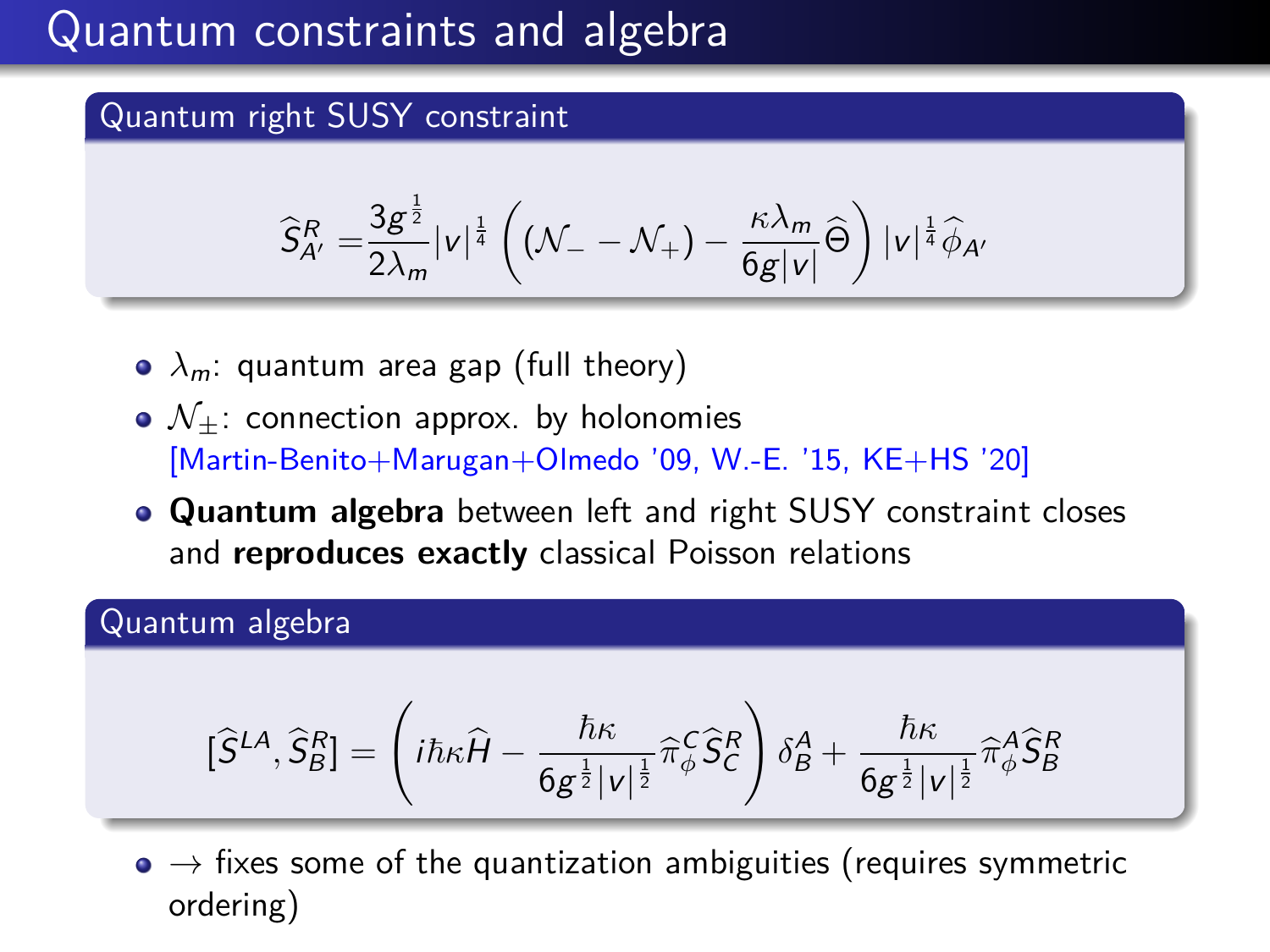# LQC: Dynamics: Semi-classical limit

#### Ansatz

$$
\Psi = \sum_{v} \psi(v) |v\rangle + \left(\sum_{v} \psi'(v) |v\rangle\right) \otimes \phi^A \phi_A
$$

 $\psi,\psi'\in C^1(\mathbb{R}_{>0})$  (supported in sector of positive volume)

- semi-classical limit:  $\lambda_m \rightarrow 0$  i.e. corrections from quantum geometry negligible
- look for state Ψ s.t.  $\widehat{S}^L \Psi = 0$  and  $\widehat{S}^R \Psi = 0$  ( $\Rightarrow \widehat{H} \Psi = 0$ )
- $\bullet \rightarrow$  **Hartle-Hawking state** as solution of  $\widehat{S}^R \Leftrightarrow$  [D'Eath '98]

#### Hartle-Hawking state

$$
\Psi(a)=\exp\left(\frac{3a^2}{\hbar}\right)
$$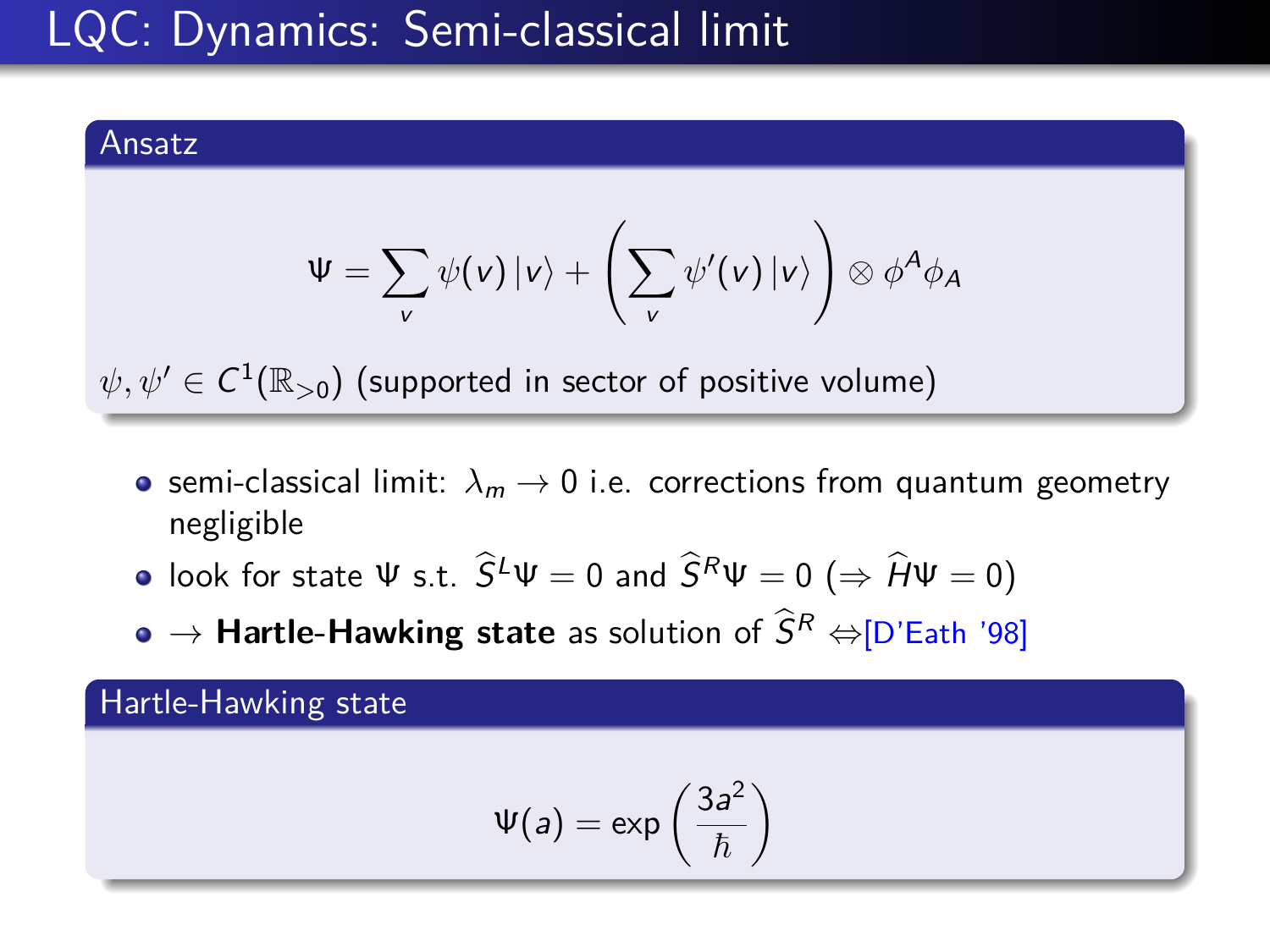# Open problems and future investigations (WIP)

### **Full Dynamics**:

- $\bullet$  due to factor ordering in  $\hat{S}$ : singularity is resolved in the quantum dynamics
- for full treatment need to add matter fields as relational clock
- **But**: prominent role of SUSY constraints → need **locally supersymmetric matter** for consistent dynamics!
- simplification as  $\widehat{H}$  generically positive definite and  $\widehat{S}\sim \sqrt{\widehat{H}}$

#### **Miscellaneous**:

**•** better understanding of parity in this model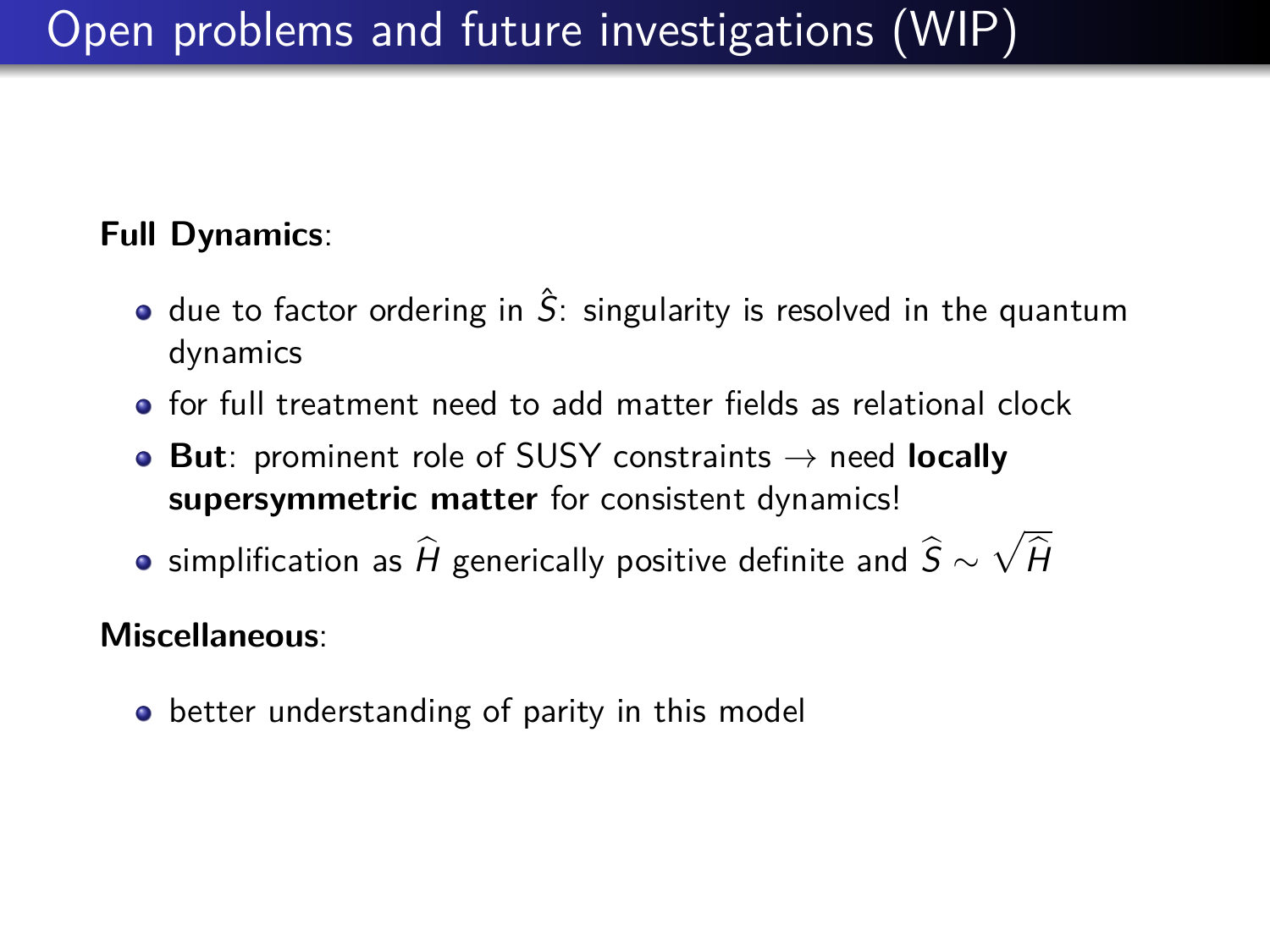<span id="page-40-0"></span>**[Introduction](#page-1-0) [Gravity as Cartan geometry](#page-9-0) [Supergravity as super Cartan geometry](#page-14-0) [Supersymmetry and the SUSY constraint](#page-19-0) [The chiral theory](#page-24-0) [Applicaton: Loop quantum cosmology](#page-33-0) [Outlook: Boundary theory in LQG \(WIP\)](#page-40-0) [To take home](#page-42-0)**

# Section 7

# [Outlook: Boundary theory in LQG \(WIP\)](#page-40-0)









**Konstantin Eder & Hanno Sahlmann [Supergravity in LQG](#page-0-0)** 41/46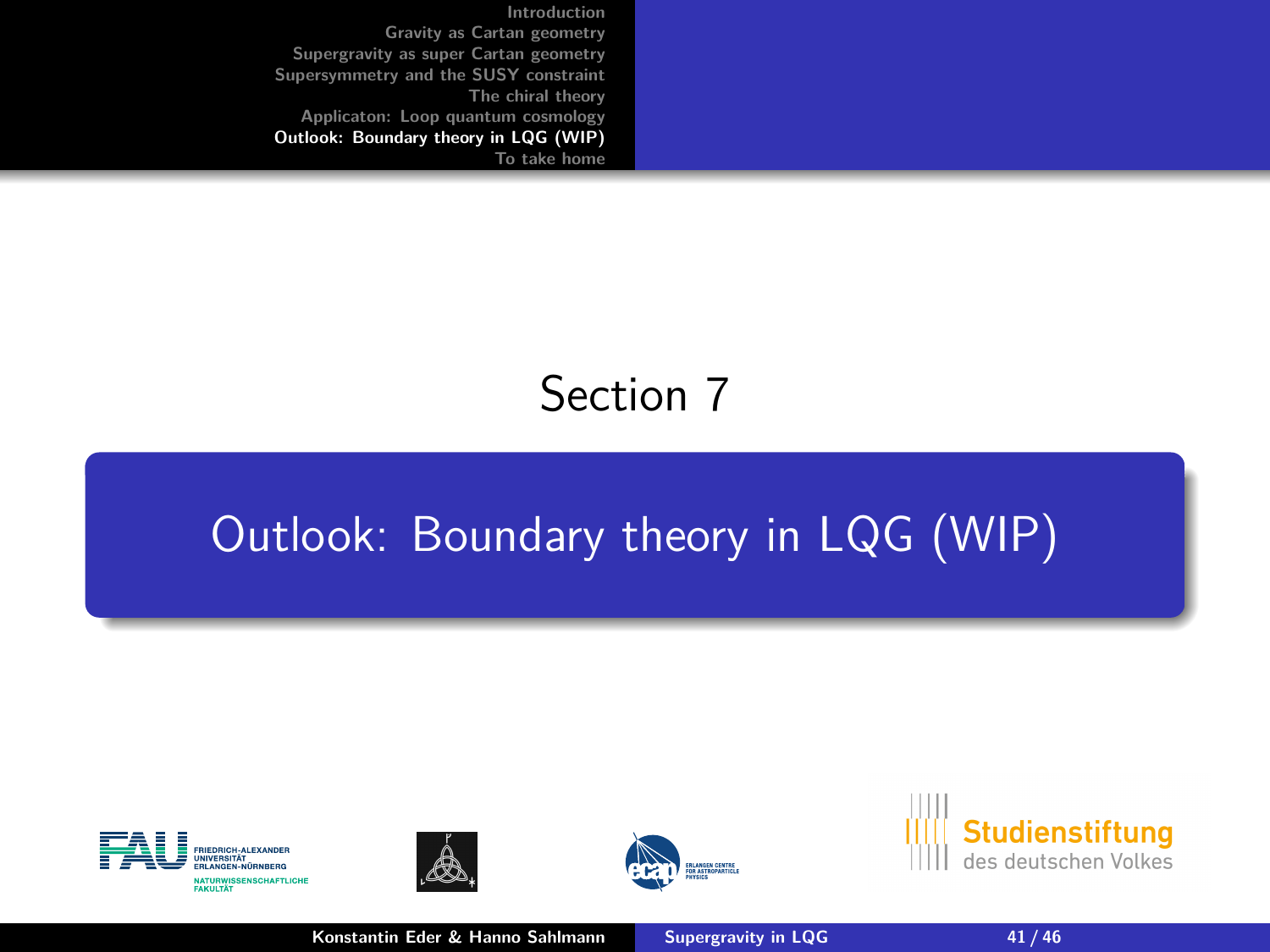# Boundary theory in LQG (WIP)

Holst-MacDowell-Mansouri in the presence of inner boundary:



- **•** geometric theory induces super-CS theory on inner boundary
- for  $\mathcal{N} = 2$  :  $G = \text{OSp}(2|2)$
- state counting feasible?

Open strings on coincident D-brane system: interesting similarities [Mikhaylov + Witten '14]



- **•** super-CS theory in the location of the branes in the low energy limit
- for  $G = \text{OSp}(m|n)$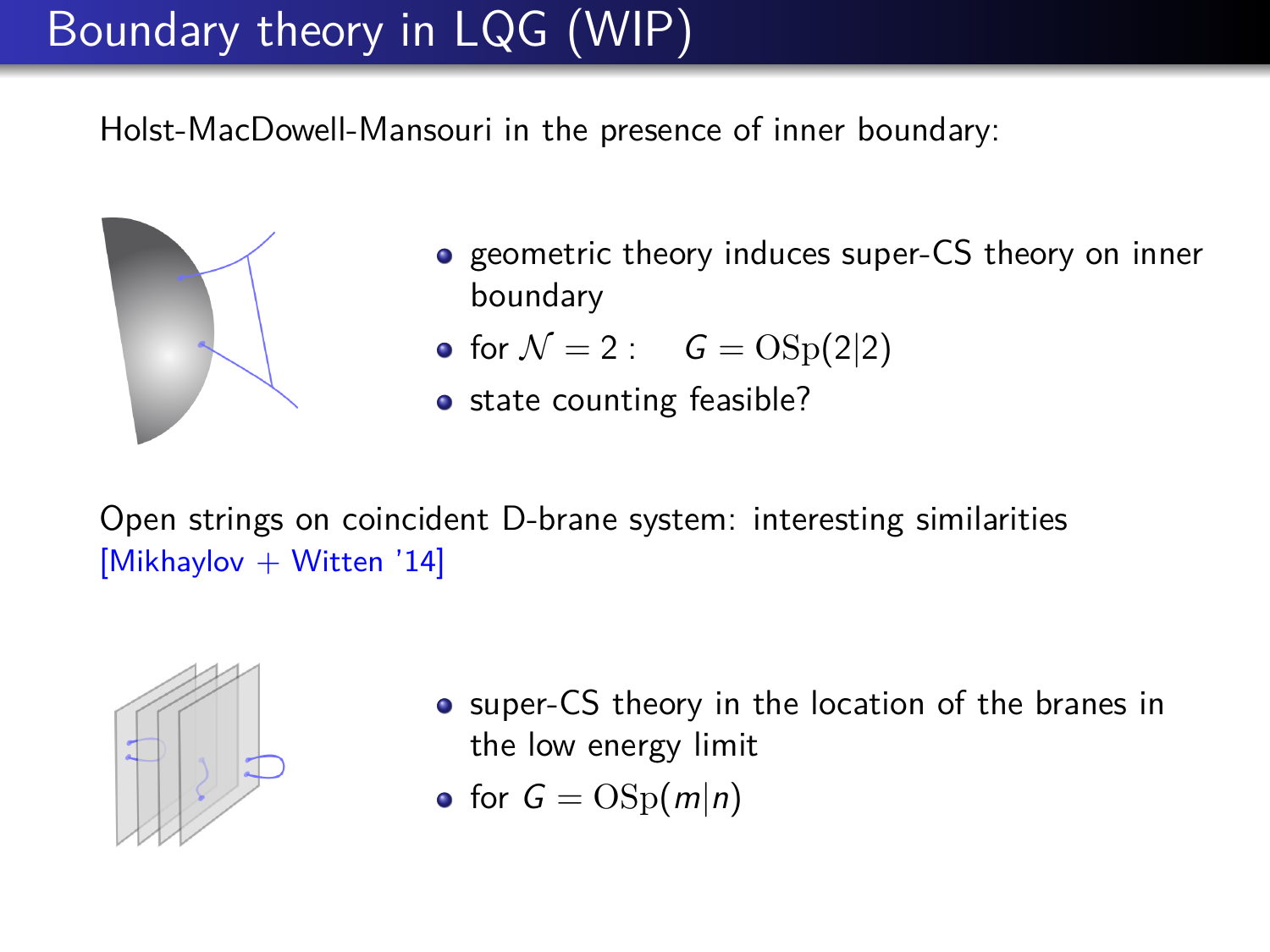<span id="page-42-0"></span>**[Introduction](#page-1-0) [Gravity as Cartan geometry](#page-9-0) [Supergravity as super Cartan geometry](#page-14-0) [Supersymmetry and the SUSY constraint](#page-19-0) [The chiral theory](#page-24-0) [Applicaton: Loop quantum cosmology](#page-33-0) [Outlook: Boundary theory in LQG \(WIP\)](#page-40-0) [To take home](#page-42-0)**

# Section 8

### [To take home](#page-42-0)









**Konstantin Eder & Hanno Sahlmann [Supergravity in LQG](#page-0-0)** 43 / 46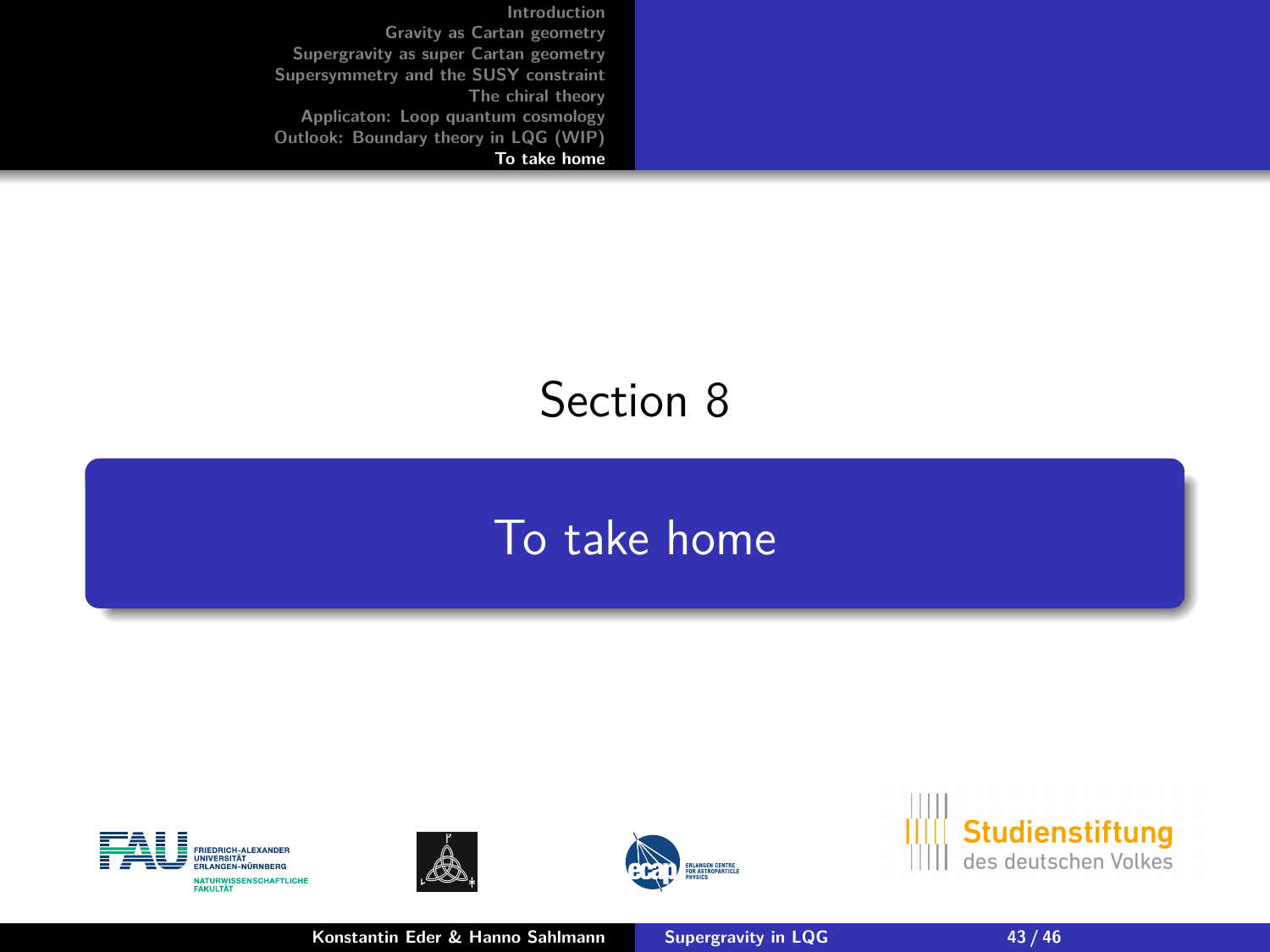"Classical" theory:

- SUSY: Symmetry involving bosons/fermions, internal/spacetime symmetry
- (Cartan) geometric description of  $\mathcal{N}=1$ ,  $D=4$  SUGRA: SUSY as gauge symmetry
- super-Ashtekar connection: Chiral SUGRA the has structure of a **super YM**
- mathematical foundation: parametrized supermanifolds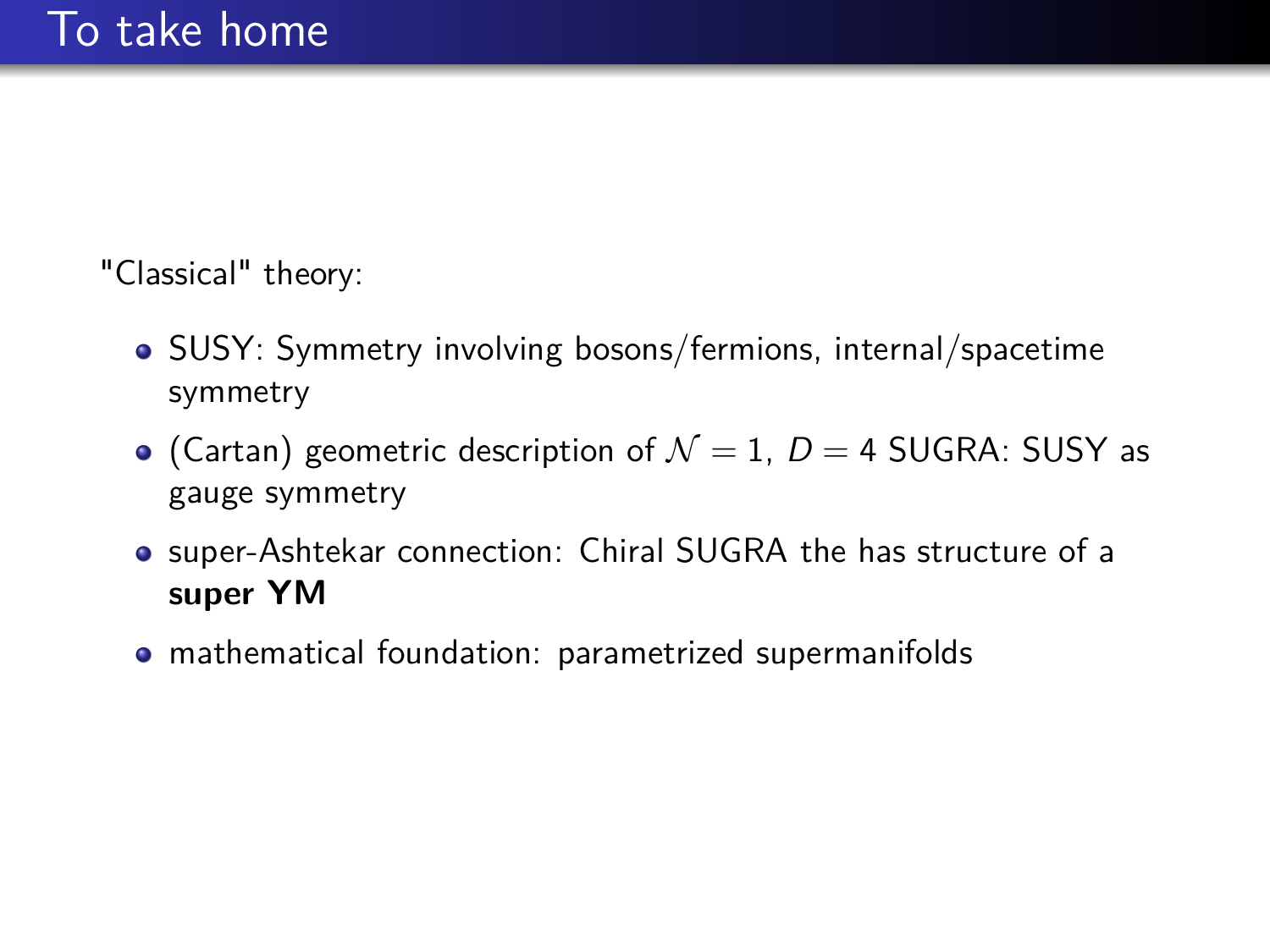Quantum theory:

- **•** SUSY constraint operator for real *β*
- rigorous construction, strucutre & properties of **graded holonomies**
- application to symmetry reduced model (cosmology)

Difficulties:

- **•** proper definition of inner product in self-dual theory
- solution reality conditions?
- $\rightarrow$  Resolvable in symmetry reduced model.